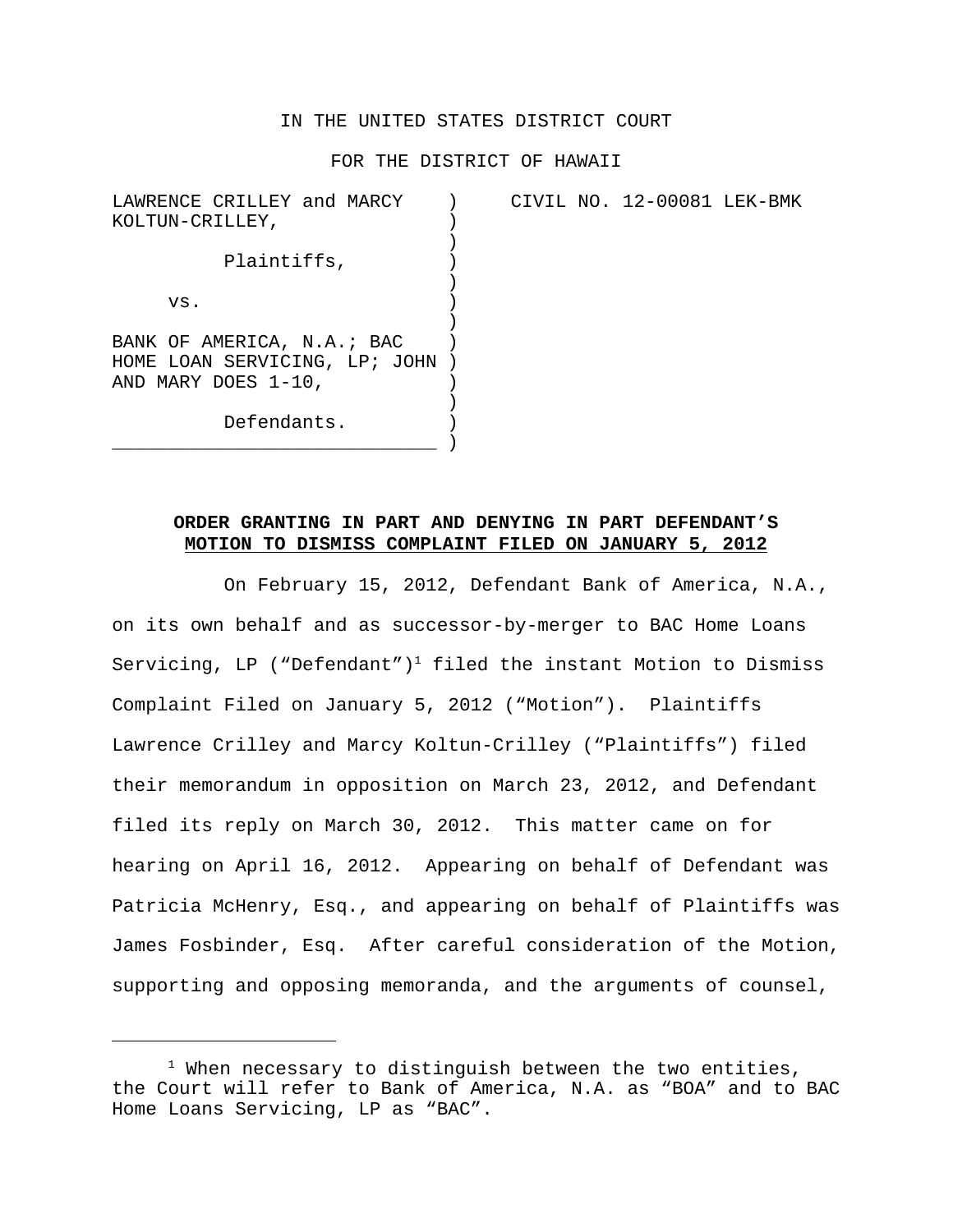Defendant's Motion is HEREBY GRANTED IN PART AND DENIED IN PART. The Motion is GRANTED insofar as Plaintiffs' request for an order enjoining the foreclosure sale of the property is DISMISSED WITHOUT PREJUDICE, and the Motion is DENIED in all other respects.

#### **BACKGROUND**

Plaintiffs filed the instant action on January 5, 2012 in state court. Defendant removed the action on diversity jurisdiction.

According to the Complaint, in February 2003, Plaintiffs obtained a \$520,000 loan from Countrywide Home Loans, Inc., secured by a Mortgage on 2962 Kauhale Street, Kihei, Hawai`i ("the Property"). $^2$  On December 28, 2009, Plaintiffs received a solicitation from BAC promoting the federal government's Home Affordable Modification Program ("HAMP"). Plaintiffs completed an on-line loan modification application. [Complaint at ¶¶ 15-16.]

On January 4, 2010, BAC personnel contacted Plaintiffs by telephone. During the call, Mrs. Crilley told each person she spoke to that they would exhaust the last of their savings after approximately two more mortgage payments. One of the people to whom Mrs. Crilley spoke identified himself as Brian and

 $2$  The Mortgage securing the loan is attached to the Complaint as Exhibit 1.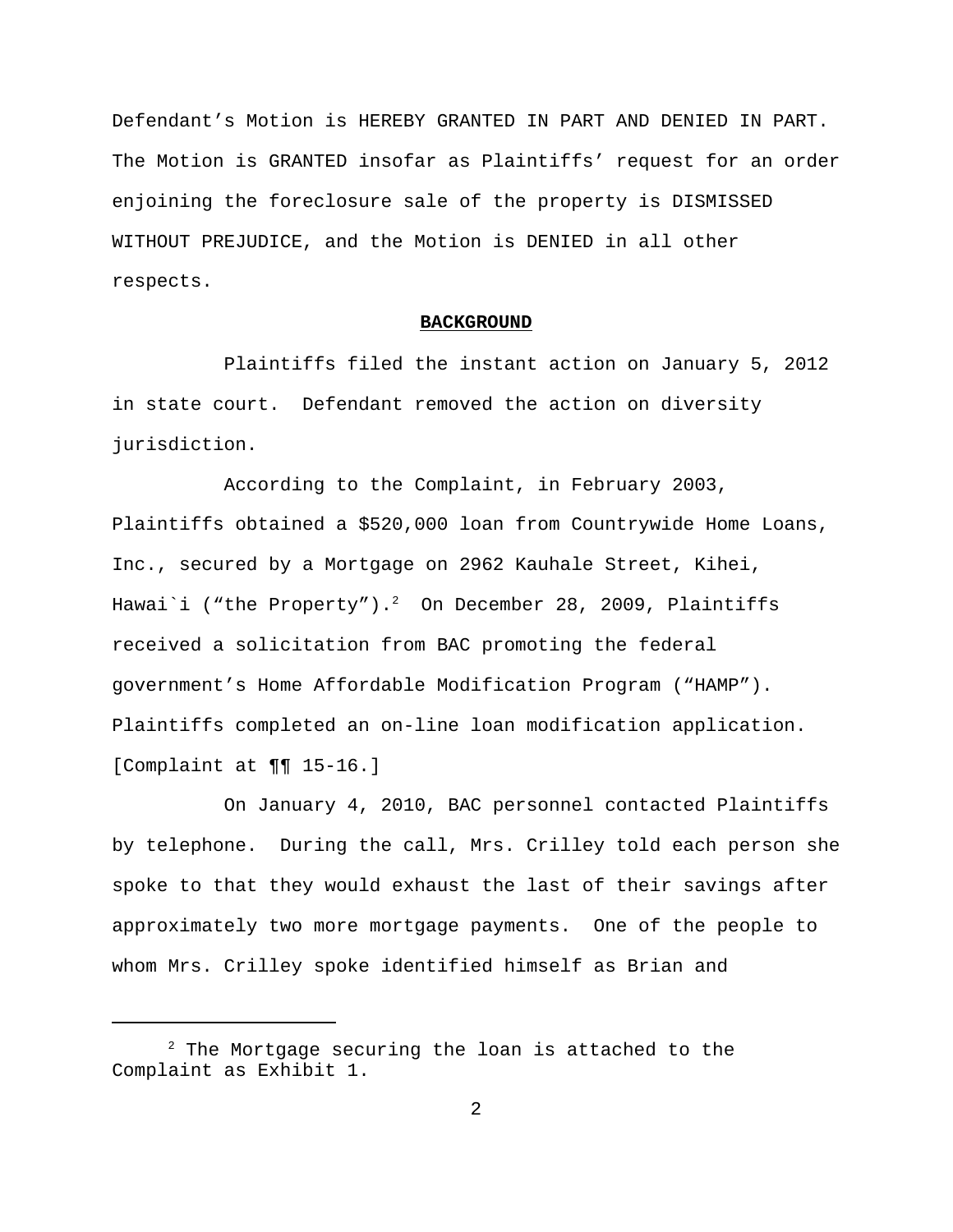interviewed her for approximately an hour, taking Plaintiffs' financial information. Brian informed Mrs. Crilley that Plaintiffs qualified for HAMP, and Brian represented that, if they made all three trial payments on time and if their supporting documentation confirmed the information they provided over the phone, they would receive a permanent loan modification. The trial payments were to be approximately half of Plaintiffs' original monthly mortgage payments. Although Plaintiffs were current on their mortgage payments at that time, they were concerned that they would deplete their savings before the loan modification was complete. Brian assured them that they would receive the HAMP modification contract within thirty days, and in no event later than forty-five days. [Id. at ¶¶ 17-20.]

When Plaintiffs did not receive the HAMP contract within forty-five days, Mrs. Crilley contacted BAC and was informed that their case had been closed because they failed to return the HAMP contract with supporting documentation within forty-five days. Mrs. Crilley explained that they never received the contract, and the BAC representative informed her that the HAMP package would be resent to them within seven to ten days. The next day, February 19, 2010, another BAC representative called Plaintiffs and informed them that it would take thirty days to resend the HAMP package.  $[\underline{Id.} \P \P \P \ 21-23.]$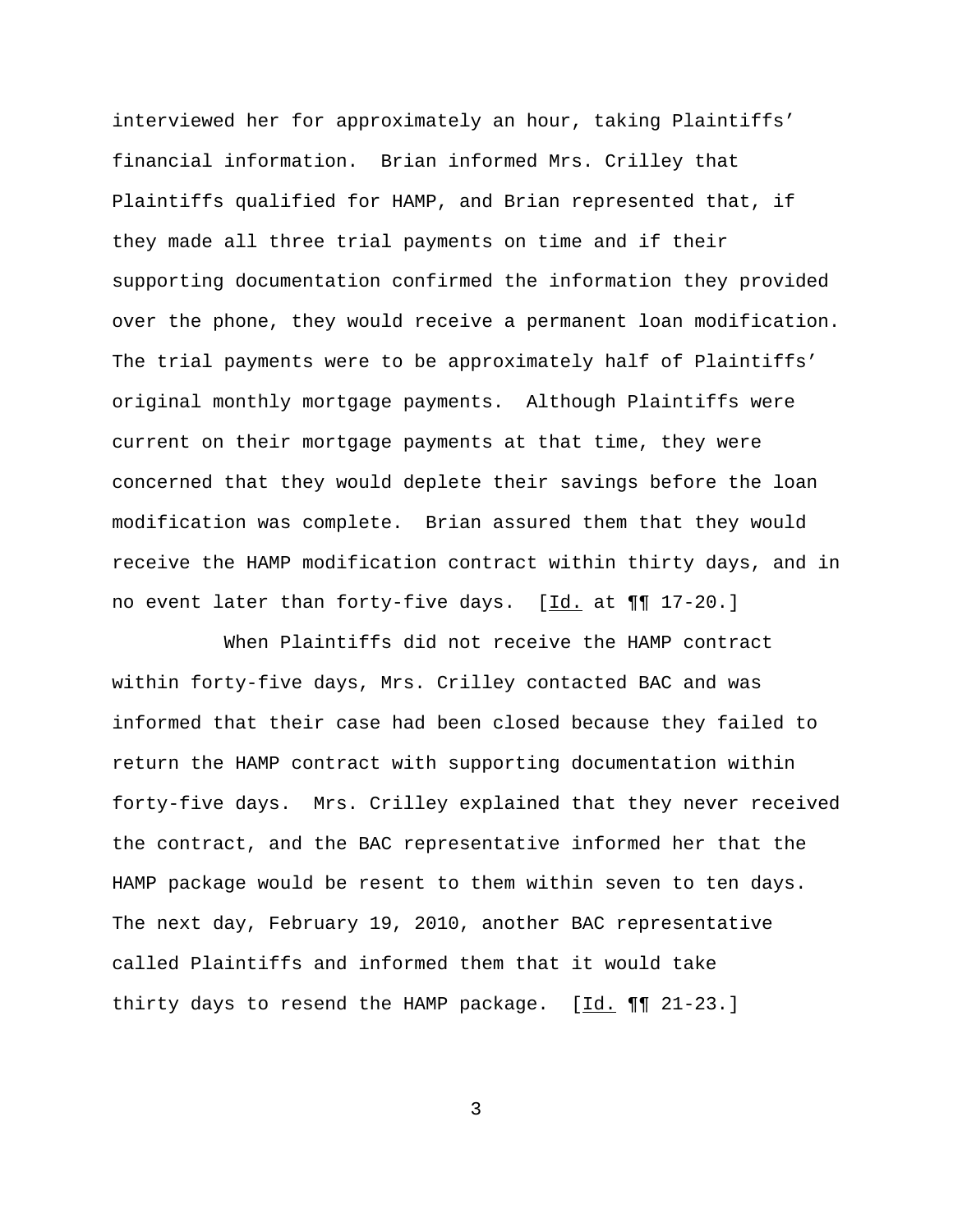On February 22, 2010, someone named Lisa from BAC advised Plaintiffs to stop making their mortgage payments. On February 25, 2010, Plaintiffs sent BAC a check for \$1,000 as a partial payment with a letter explaining that they were waiting to receive their HAMP contract. From February 25 to March 22, 2010, Plaintiffs made several calls to BAC, but each time they were either transferred to someone who had no record of their case or put on hold for more than thirty minutes after which they were disconnected. [Id. at  $\P\P$  24-26.]

Plaintiffs received a package from BAC on March 25, 2010, but it was a new HAMP application form. That day, Mrs. Crilley called BAC, and Shirley confirmed that Plaintiffs had to start the process over. Shirley stated that, if Plaintiffs missed their April mortgage payment, BAC would process their application faster. Plaintiffs timely submitted the application with the necessary supporting documents. During Plaintiffs' March 30, 2010 call to BAC, Kevin also instructed Plaintiffs to miss their April payment. On April 2, 2010, BAC confirmed that it received Plaintiffs' application. During Mrs. Crilley's April 9, 2010 call to BAC, Octario said that their application was complete and that they would receive their HAMP contract in the mail.  $[\underline{Id.}]$  at  $\P\P$  29-33.]

Plaintiffs received another HAMP application from BAC on April 19, 2010. After Plaintiffs contacted BAC, two different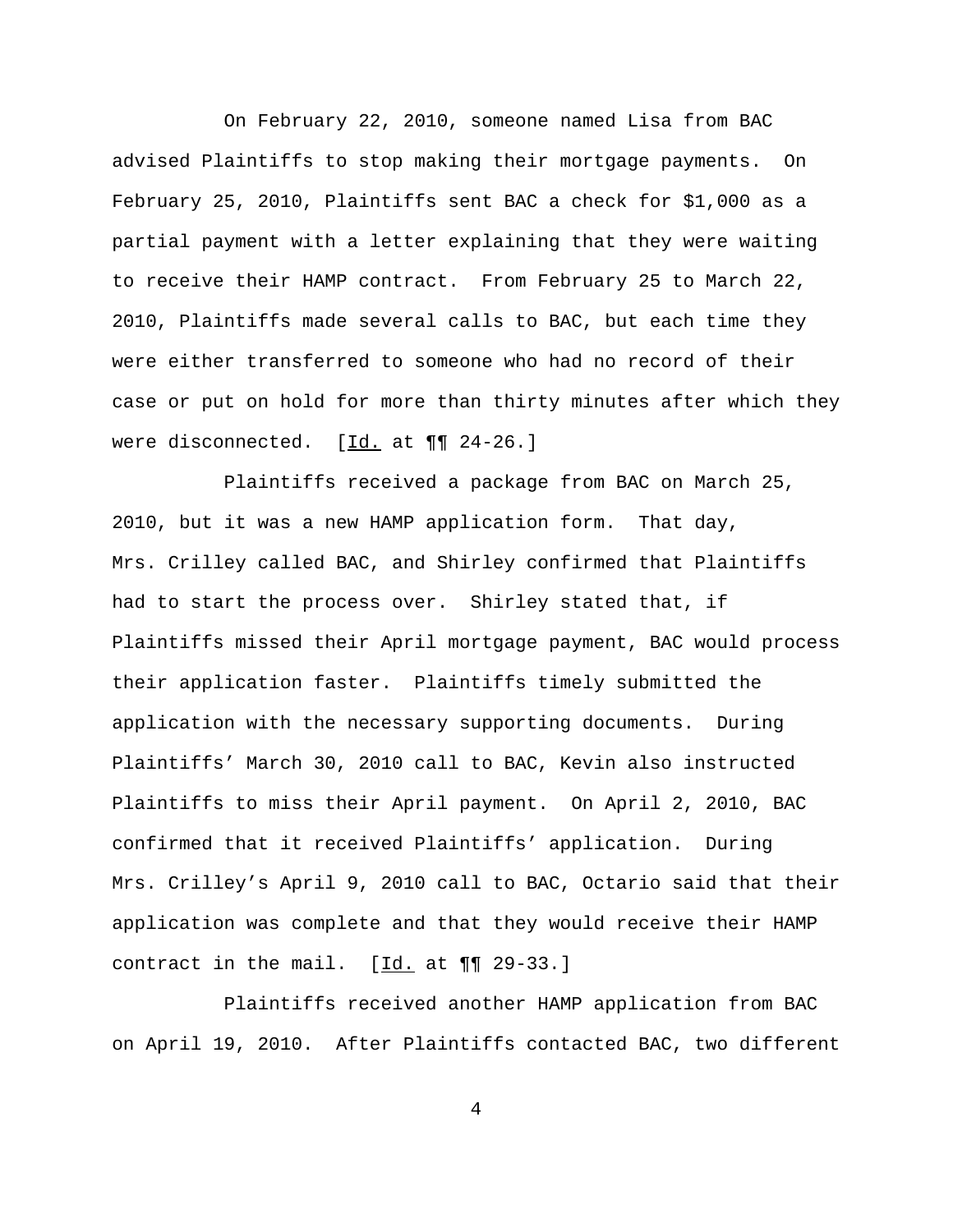BAC representatives told them that the application had been sent in error and that Plaintiffs could disregard it. Plaintiffs, however, received a Notice of Intent to Accelerate on April 23, 2010. When Plaintiffs called BAC, BAC reassured them that their HAMP contract was being processed and that they would receive it within thirty to forty-five days.  $[\underline{Id.}]$  at  $\P\P$  34-39.]

The Complaint goes on to describe additional delays in the loan modification process, including: multiple requests for further supporting documents; more phone calls where the BAC representatives denied having records of Plaintiffs' case; more disconnected phone calls; further instructions not to make their regular monthly mortgage payments; assurances that their HAMP contract was being sent to them shortly; and BAC's explanation that notes in Plaintiffs' records may have been caused by glitches in BAC's computer system. [Id. at  $\P\P$  40-53.]

On July 22, 2010, Plaintiffs received a letter from BAC stating that they were not eligible for a HAMP loan modification because they received a negative net present value analysis ("the NPV" and "the HAMP Denial Letter"). The letter stated that the NPV would be sent to them and, if the information used in the analysis was incorrect, Plaintiffs could appeal the denial of the loan modification. The letter also stated that BAC could not foreclose until it sent Plaintiffs the NPV analysis. [Id. at ¶ 54.] Plaintiffs learned from BAC that the gross income used to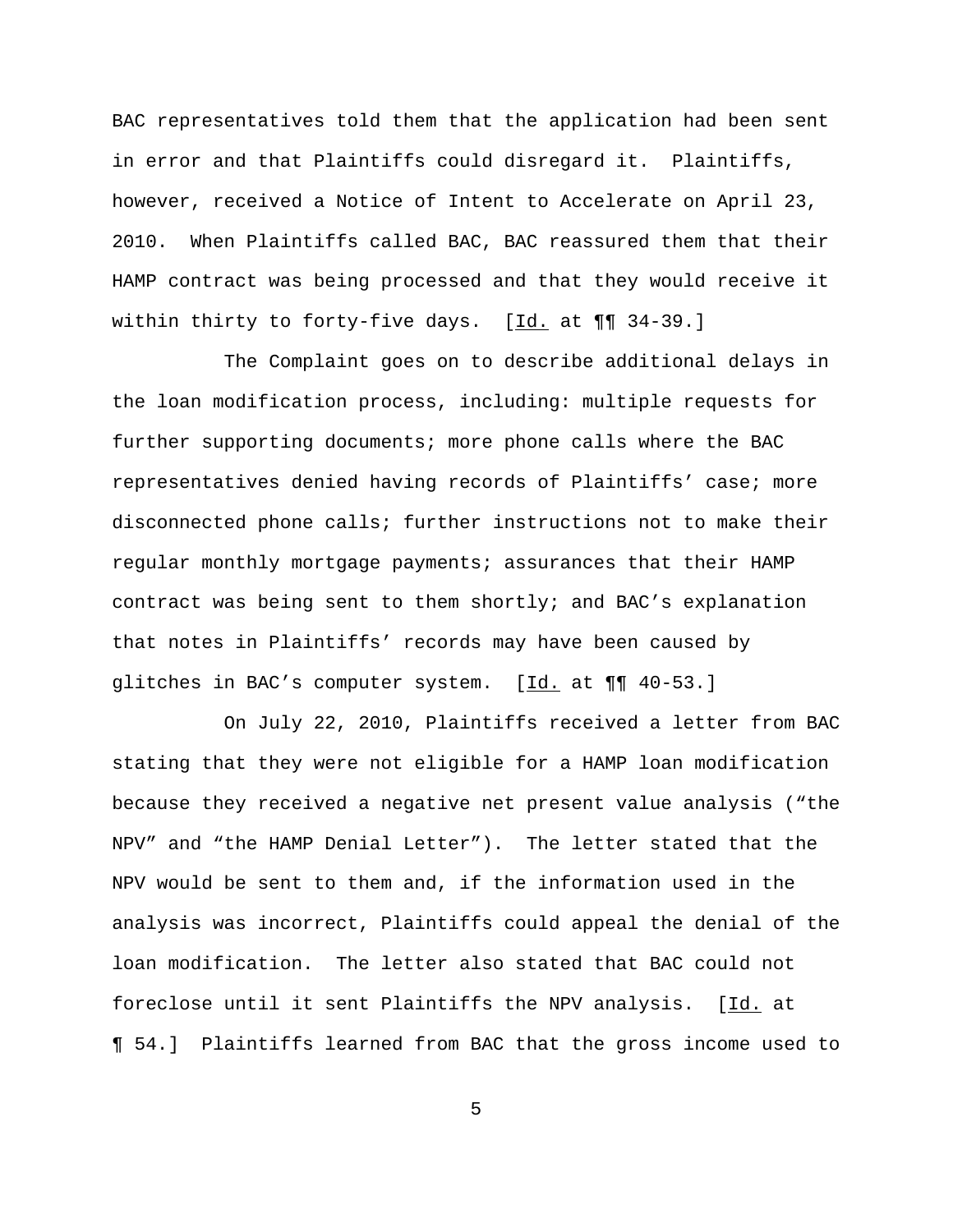generate the NPV was based on Mr. Crilley's income before he was seriously injured while working for the Maui Fire Department.<sup>3</sup> By July 2010, he was receiving workers' compensation benefits and Plaintiffs' monthly income was substantially less than it was when they first applied for a loan modification in January 2010. [Id. at 1 56.]

The delays continued, but BAC personnel assured Plaintiffs that they were still being considered for a loan modification. At different times, BAC gave Plaintiffs conflicting advice about making their regular mortgage payments. BAC also told Plaintiffs that the ultimate decision to modify the loan and the responsibility to provide Plaintiffs with the NPV were in the hands of the holder of their loan, Bank of New York Mellon ("BONY"). A BONY representative, however, told Plaintiffs the opposite. According to BONY, BAC makes all loan modification decisions on BONY's behalf. BAC informed Plaintiffs of several delays in sending out the NPV and emphasized that Plaintiffs could neither challenge the NPV nor reapply for a loan modification until they received it. [Id. at ¶¶ 57-63.]

On August 13, 2010, Plaintiffs received a notice from BAC that they were seriously delinquent in their mortgage and that foreclosure would follow if Plaintiffs did not contact BAC.

<sup>&</sup>lt;sup>3</sup> The Complaint states that Mr. Crilley was subsequently able to return to work. [Complaint at ¶ 85.]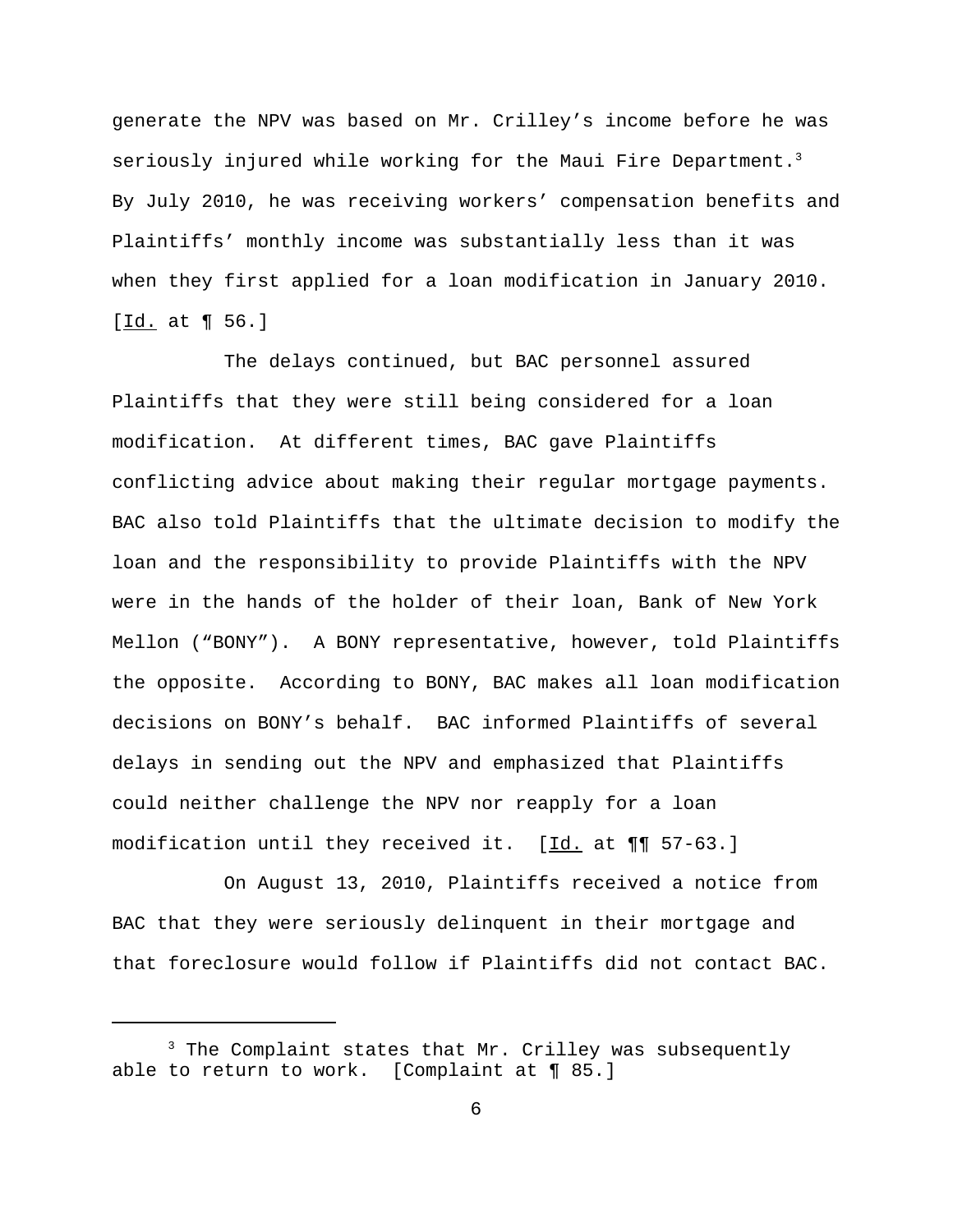Plaintiffs called BAC and spoke to Ashley, who told Plaintiffs that their gross income had been updated as of July 30, 2010. Plaintiffs verbally provided Ashley with their current financial information and, on August 18, 2010, sent BAC their supporting financial documents. [Id. at ¶¶ 64-69.]

On August 21, 2010, Plaintiffs received a letter from BAC, dated August 17, 2010, stating that there were no available work-out options based on the financial information they provided. On August 23, 2010, Plaintiffs contacted BAC and spoke with Porcha Jones, who told Plaintiffs their case was still under review and that they could ignore the August 17 letter. She did, however, state that the letter was sent by another department and that Plaintiffs should call the number on the letter. Plaintiffs did so and spoke to Ricardo, who told them BAC could provide a special forbearance for three, and up to six, months. At the end of that time, Plaintiffs could reapply for a HAMP modification or challenge the NPV results.  $[\underline{Id.}]$  at  $\P\P$  70-72.]

On September 1, 2010, Kimberly Christopher told Plaintiffs that she and Elizabeth Lopez would be handling their file for BAC. Plaintiffs continued to communicate with Ms. Christopher and Ms. Lopez. BAC sent Plaintiffs a Special Forbearance contract, which they completed. Ms. Lopez informed them on September 14, 2010 that it was effective for the next three months.  $[\underline{Id.}]$  at  $\P\P$  73-77.] As the expiration of the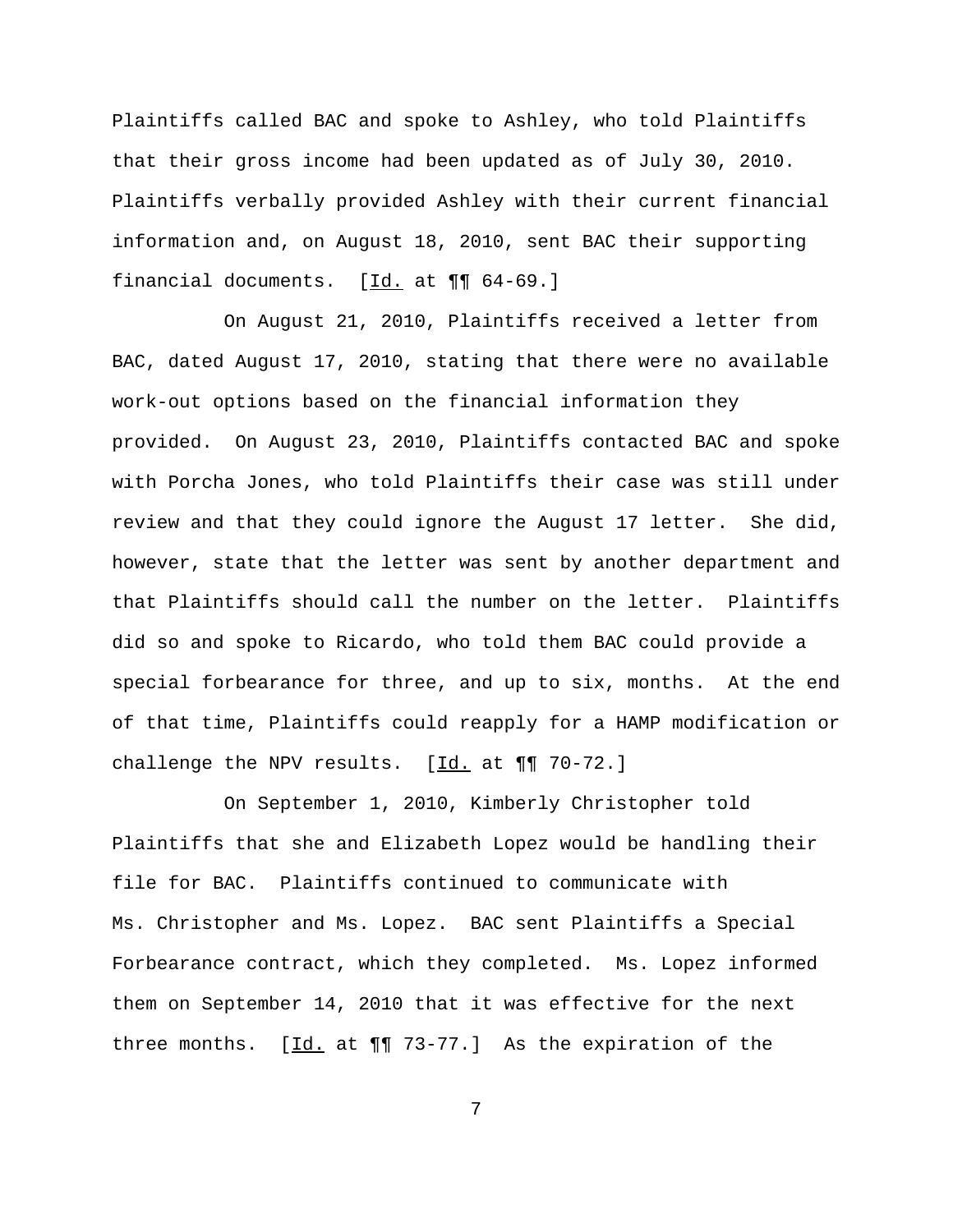forbearance contract neared, Plaintiffs attempted to contact Ms. Christopher and Ms. Lopez to request the three-month extension, but Plaintiffs were informed that Ms. Christopher and Ms. Lopez no longer worked in the forbearance department. [Id. at ¶ 80.]

On November 19, 2010, Plaintiffs spoke with Damon Jones, who assured them that BAC would extend the forbearance contract. He directed them to fax a hardship letter explaining the need for the extension, and Plaintiffs did so. On November 30, 2010, Tara Hunt from BAC called Plaintiffs and said that she was processing their forbearance extension. She also said that she would simultaneously try to get them an in-house modification. Plaintiffs stressed to Ms. Hunt that they did not want to risk the forbearance extension for an attempt at an inhouse modification. Ms. Hunt reassured Plaintiffs that they could still get the forbearance extension if they were denied the in-house modification and that they could reapply for a HAMP modification after the forbearance period. On or around December 7, 2010, however, BAC informed Plaintiffs that their forbearance contract was not extended because they were seeking an in-house modification or other work-out. After two weeks of repeated calls to BAC, Plaintiffs received a contract for the second three-month forbearance period. [Id. at  $\P\P$  81-84.]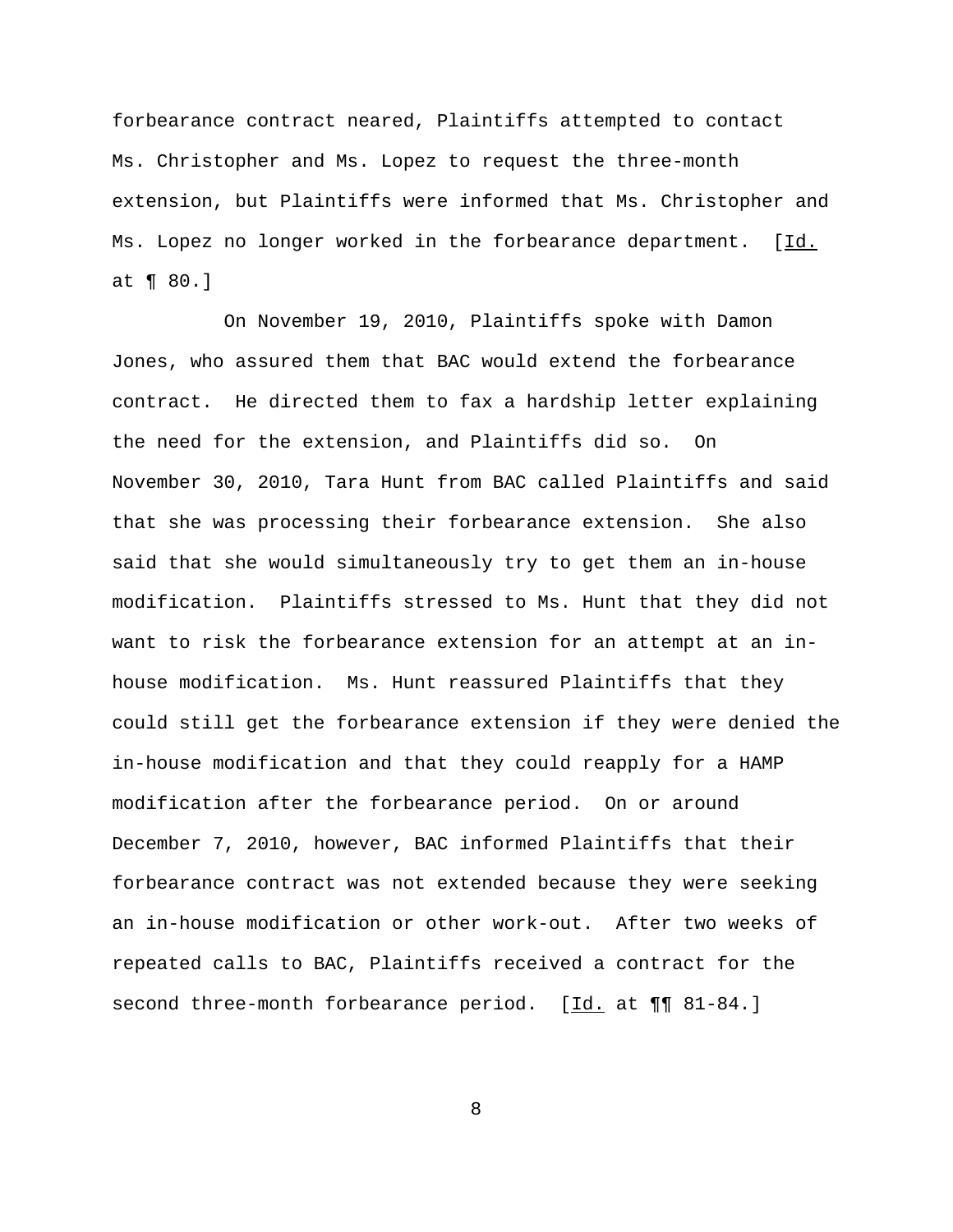On February 17, 2011, Plaintiffs contacted Ms. Hunt to start a new HAMP application, but she informed them that they should not do so until the forbearance period ended on March 18, 2011. [Id. at ¶ 87.] Plaintiffs began working with two consumer advocacy groups, Faith Action for Community Equity ("FACE") and Hawaii Community Assets ("HCA"), which entered into negotiations with BAC. [Id. at  $\P\P$  88-95.]

On March 10, 2011, HCA notified Plaintiffs that BAC would be sending them a contract for an in-house modification. Ms. Crilley contacted Mona De La Pena, a BAC loan modification officer who had previously said that she was their personal monitor, to inquire why the terms of the modification did not comply with the HAMP modifications guidelines. Ms. De La Pena said that Plaintiffs' HAMP modification had been denied. She also read Mrs. Crilley the notes in Plaintiffs' file. She noted the previous denial of the HAMP application and said that had Plaintiffs appealed the decision on September 25, 2010, but the appeal was denied. She also stated that BAC's records indicated that Plaintiffs had filed a NPV dispute on August 30, 2010, but that was also denied. Plaintiffs state that this information is false; Plaintiffs could neither appeal the modification denial nor dispute the NPV because they never received the NPV. [Id. at ¶¶ 93, 96-99.]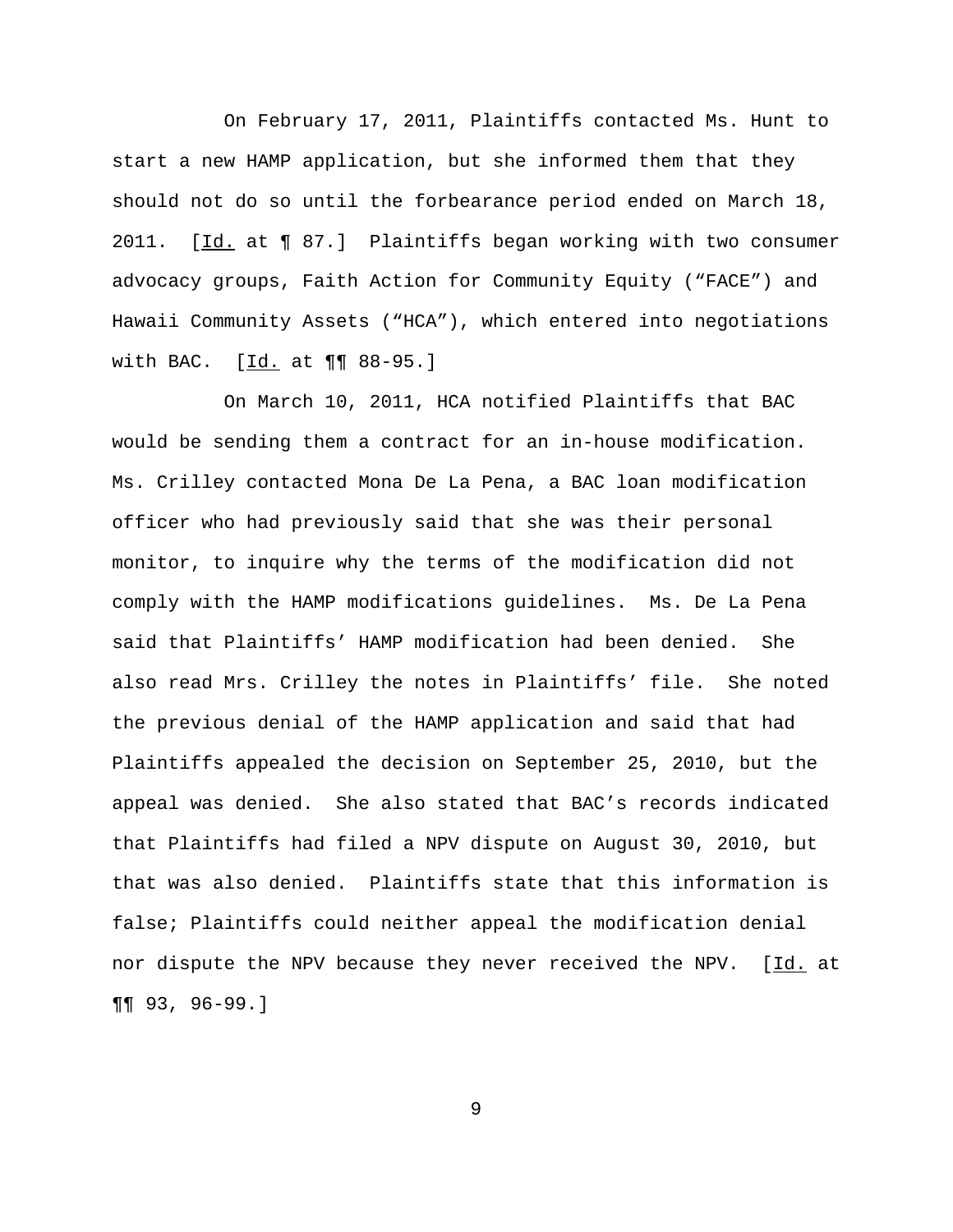In September and October 2011, Plaintiffs received seven different letters from BAC giving the names of seven different "dedicated customer relationship managers". [Id. at ¶ 105.] As of the date of the Complaint, Plaintiffs had not received a permanent loan modification offer. [Id. at ¶ 107.]

The Complaint alleges two claims: negligence ("Count I") and unfair and deceptive acts and practices ("UDAP") pursuant to Haw. Rev. Stat. § 480-2 ("Count II"). Count I alleges that: "BAC Servicing Owed a Duty of Care to Plaintiffs in Modification"; BAC breached that duty; and BAC's negligence caused significant damage to Plaintiffs' credit scores. [Id. at pgs. 26, 29-30.] Count I states "[w]hile lenders generally do not owe a duty of care to borrowers when originating mortgage loans, a duty of care arises when a servicer acts beyond the role of a mere lender of money and actively engages with a borrower in modification negotiations." [Id. at 1 109 (citing Ansanelli v. JP Morgan Chase Bank, N.A., et al., U.S. Dist. LEXIS 32350 (N.D. Cal. Mar. 28, 2011)).] Count II alleges, *inter alia*, that BAC engaged in a scheme of prolonging the modification process to generate additional interest and fees. "[U]nder this scheme, BAC Servicing never intends to provide Plaintiffs with a loan modification. Rather BAC Servicing's goal has been, and continues to be, to keep loans in default and arrears for as long as possible before ultimately foreclosing to maximize its fees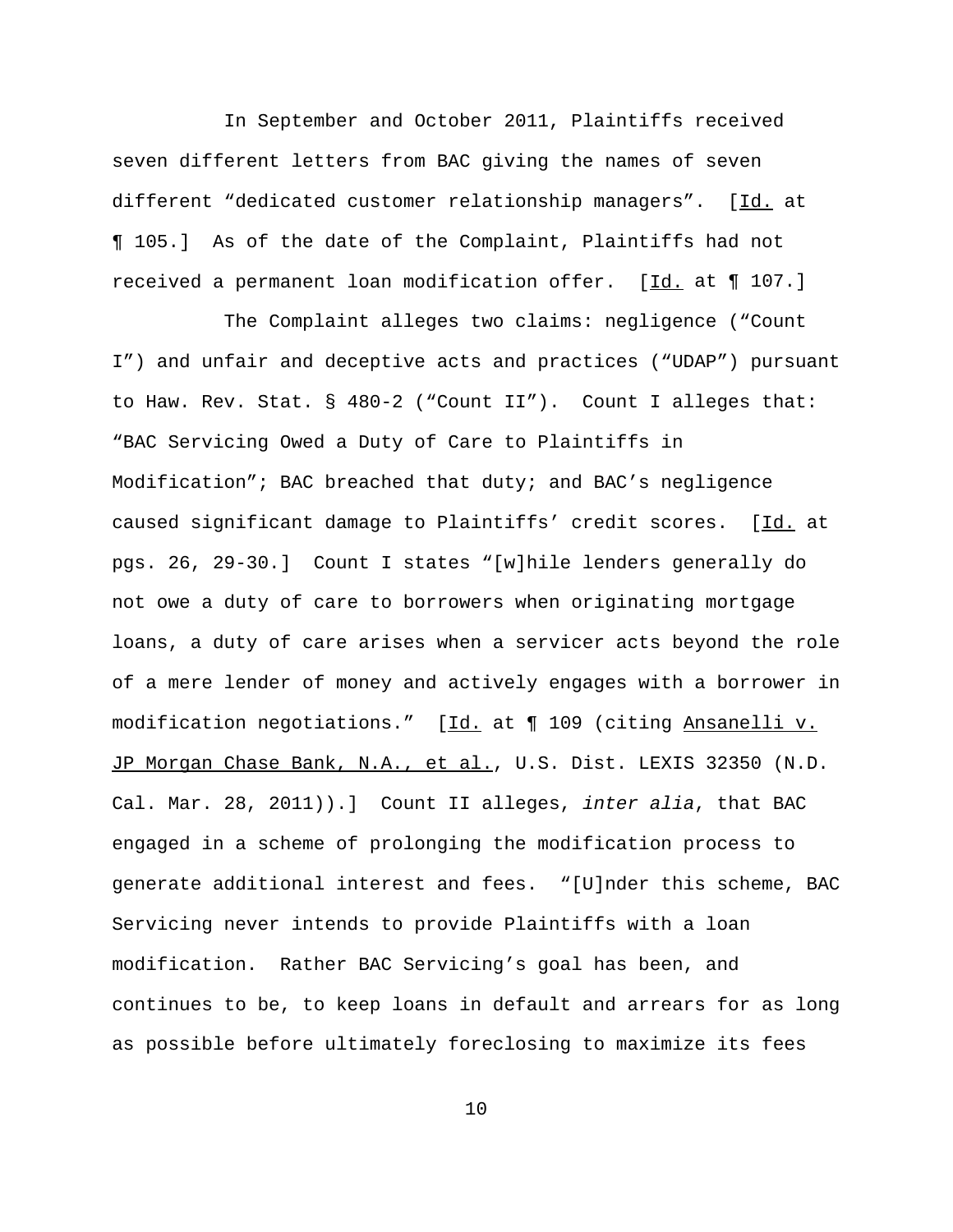and the payments it can extract from Plaintiffs." [Id. at ¶ 142.] Plaintiffs also contend that BONY should be enjoined from foreclosing on Plaintiffs' Property. [Id. at  $\P\P$  154-57.]

The Complaint seeks the following relief: an order enjoining BONY from foreclosing on the Property; statutory, punitive, treble, and compensatory damages; reasonable attorneys' fees; and any other appropriate relief. [Id. at pg. 37.]

## **I. Motion**

In the instant Motion, Defendant argues that the Court should dismiss the Complaint with prejudice because it fails to state a claim upon which relief can be granted and does not allege facts sufficient to support any claim for relief under Hawai`i law and Fed. R. Civ. P. 8 and 9(b). Defendant also argues that any attempt to amend the Complaint would be futile. Defendant argues that: Plaintiffs' negligence claim fails because Defendant was under no duty to modify Plaintiffs' loan; and Plaintiffs' UDAP claim is insufficiently pled. Defendant also notes that, although Plaintiffs argue that BONY should be enjoined from foreclosing on the Property, Plaintiffs have not alleged that BONY has initiated the foreclosure process. Further, BONY is not a party in this action and, insofar as Plaintiffs have no valid claim against Defendant, they have no valid claim to stop BONY from foreclosing on the Property.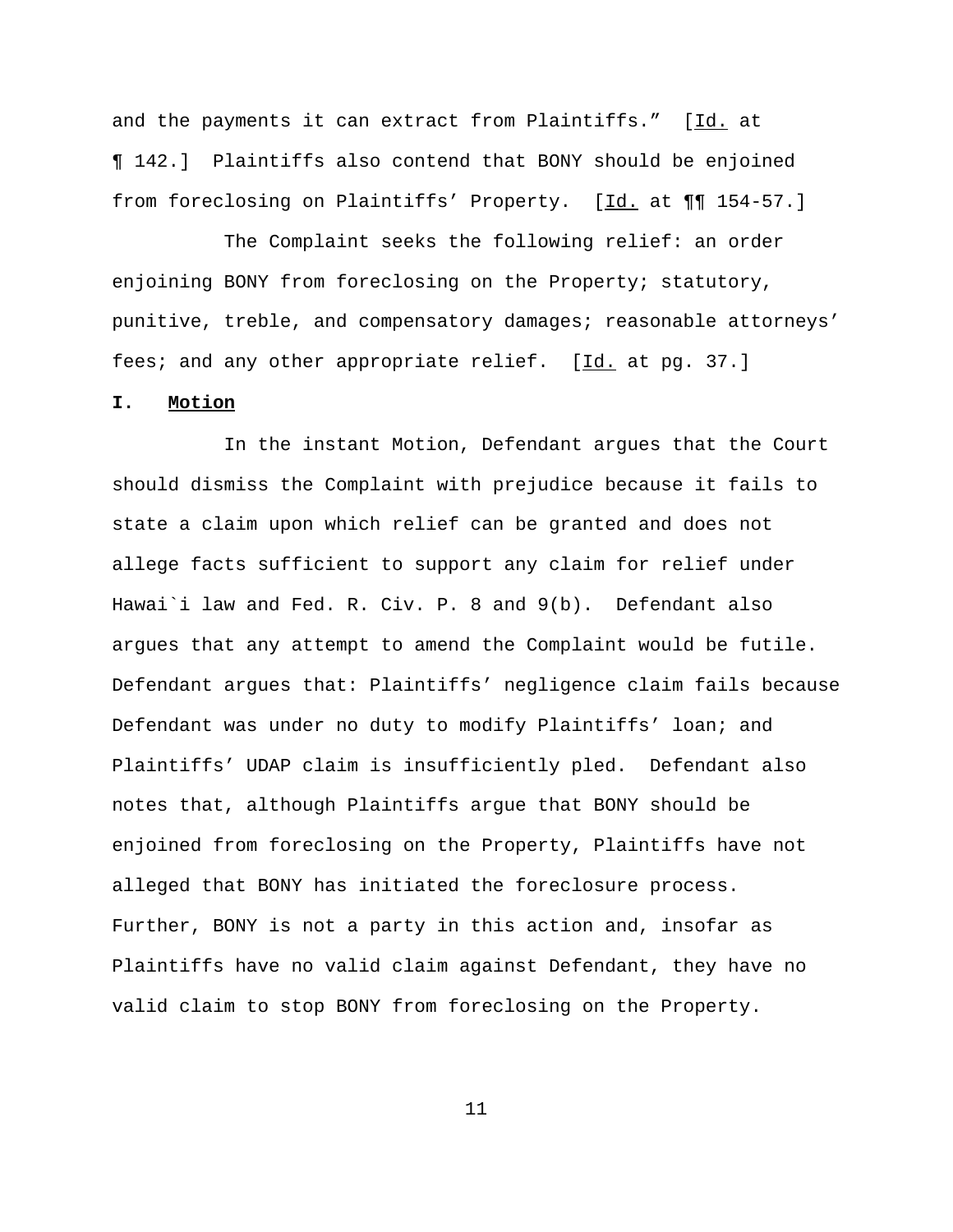According to Defendant, the general rule that lenders owe no duty of care to borrowers also applies to loan servicers. [Mem. in Supp. of Motion at 6 (some citations omitted) (citing Castaneda v. Saxon Mortg. Svcs., Inc., 687 F. Supp. 2d 1191, 1198 (E.D. Cal. 2009); Wattas v. Decision One Mortg. Co., LLC, 2009 WL 2044595, \*3 (S.D. Cal. July 13, 2009)).] There are no special circumstances that would give rise to a duty owed to Plaintiffs because Defendant's review of Plaintiffs' loan modification application was part of its routine duties as a loan servicer. Defendant argues that Ansanelli does not help Plaintiffs because that case affirmed that "'[l]iability to a borrower for negligence arises only when the lender actively participates in the financed enterprise beyond the domain of the usual money lender.'" [Id. at 8 (quoting 2011 WL 1134451, at \*7 (citing Nymark v. Heart Fed. Sav. & Loan Ass'n, 231 Cal. App. 3d 1089, 1096 (1991)) (Defendant's emphasis omitted).] The defendant in Ansanelli "'went beyond its role as a silent lender and loan servicer to offer an opportunity to plaintiffs for loan modification and to engage with them concerning the trial period plan.'" [Id. (quoting 2011 WL 1134451, at \*7) (Defendant's emphasis omitted).] Defendant argues that it did not engage in such activity with regard to Plaintiffs' loan because Plaintiffs were not on a modification plan, nor have Plaintiffs alleged that Defendant informed them the loan was current, or instructed them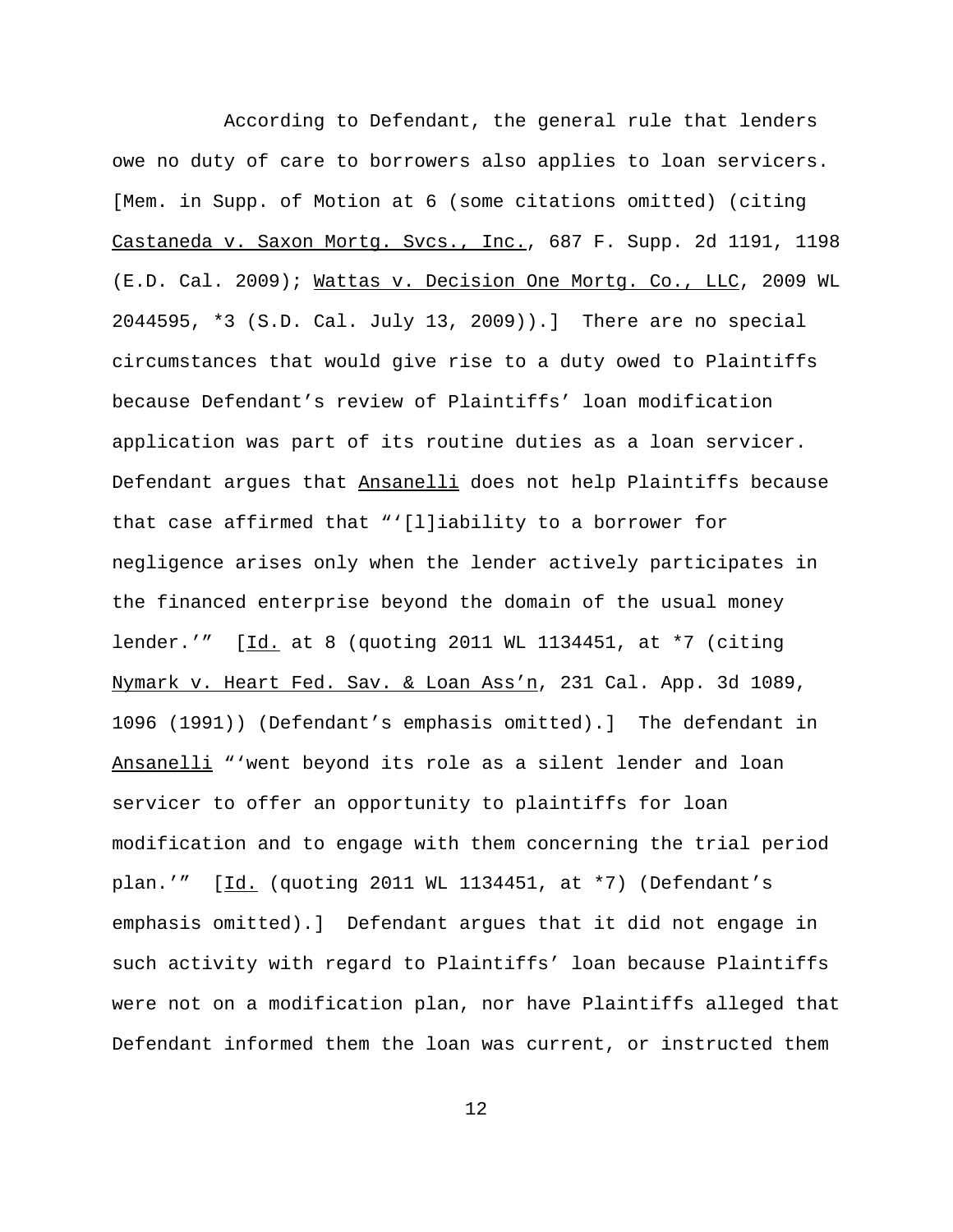to continue paying a modified amount. Defendant argues that placing Plaintiffs in a special forbearance plan while they awaited loan modification was not enough to trigger a duty.

Defendant urges the Court to follow Ottolini v. Bank of America, which distinguished Ansanelli, and to rule that "no Nymark duty existed for a defendant mortgage servicer when a application for a loan modification never 'progressed to a concrete stage and there [was] no indication of the likelihood that such an application would have been granted.'"  $[\underline{Id}]$ . at 9 (quoting 2011 WL 3652501, at \*7 (N.D. Cal. Aug. 19, 2011)) (alteration Defendant's).]

Defendant also argues that Plaintiffs' UDAP claim, which is based in fraud because it relies on alleged misrepresentations, fails because there was no duty to modify the loan and because Plaintiffs have not pled the claim with particularity. The alleged impairment of Plaintiffs' credit scores is not an injury to their business or property, and Plaintiffs' claim that, but for Defendant's misrepresentations, they would have sought other relief to avoid foreclosure is "entirely hypothetical, unsubstantiated, and conclusory." [Id. at 15.] Defendant also argues that the Complaint does not identify the alleged misrepresentations with particularity.

## **II. Memorandum in Opposition**

In their memorandum in opposition, Plaintiffs argue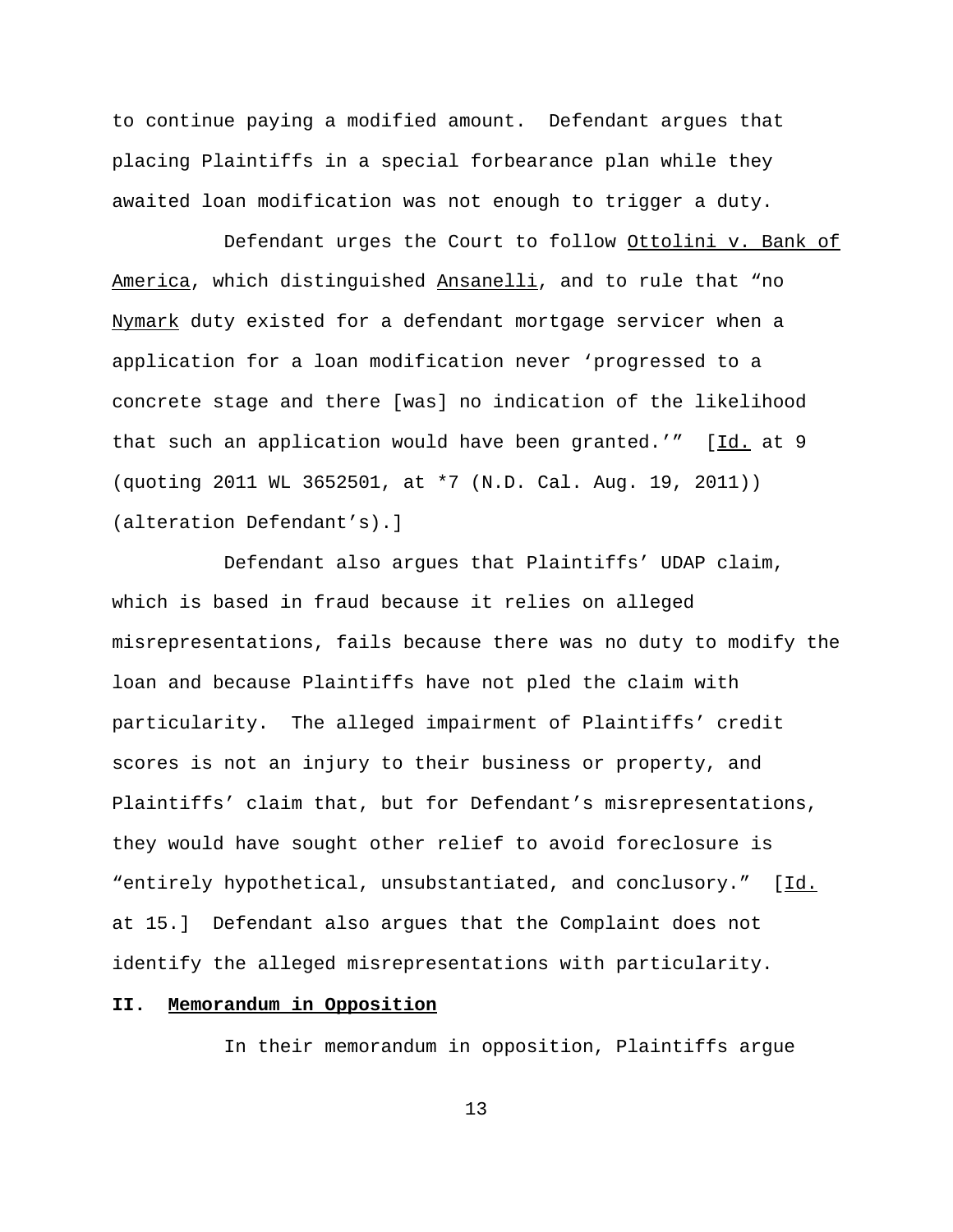that mortgage servicers, by definition, act beyond the conventional role of a mere lender of money because mortgage servicers collect payments and do not originate loans. Plaintiffs argue that BAC actively engaged in collecting detailed financial information from Plaintiffs during the loan modification process. Plaintiffs emphasize that they were in regular contact with BAC for the past two years and that the entire loan modification process was out of Plaintiffs' hands, resulting in an imbalance of power. In a conventional lender/borrower relationship, the potential borrower has more autonomy to accept or reject a loan, but that is not the case in a loan modification. Plaintiffs relied on BAC to honestly and accurately conduct a timely evaluation of their loan modification application, and the result of Plaintiffs' inability to obtain a loan modification is the loss of their home. Thus, Plaintiffs argue that special factors exist to take their relationship with BAC out of the traditional borrower/lender relationship.

Plaintiffs emphasize that, even if BAC was merely acting as a conventional lender of money, the Nymark rule that a lender owes no duty to a borrower is merely a general rule. To determine whether a duty exists, the Court should apply the sixfactor test set forth in Biakanja v. Irving, 320 P.2d 15 (Cal. 1958). Plaintiffs argue that, under that analysis, BAC clearly owed them a duty of care. [Mem. in Opp. at 5-7.]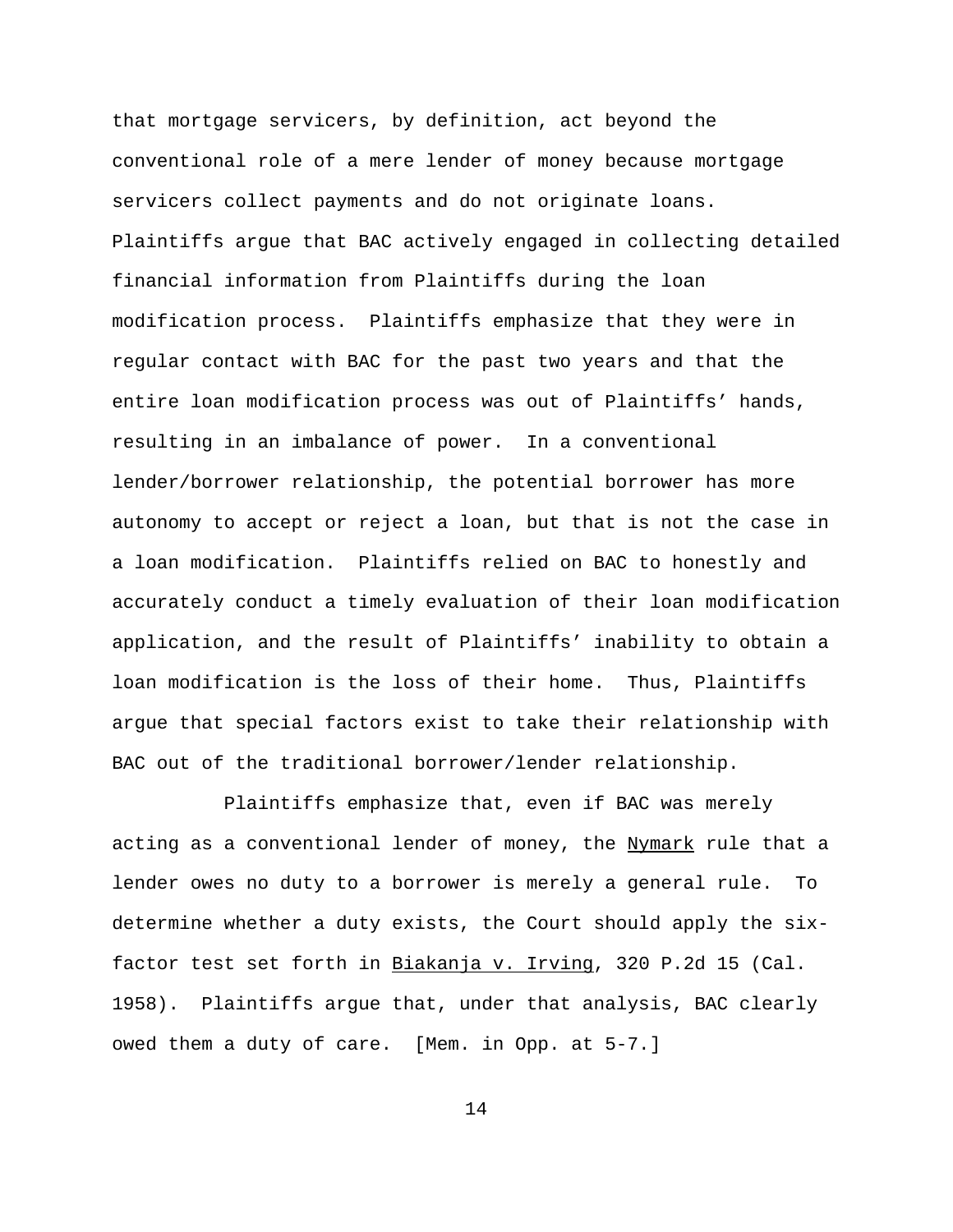Plaintiffs also assert that their UDAP claim is sufficiently pled. Plaintiffs emphasize that the UDAP claim is premised on BAC's scheme to prolong the modification process before ultimate foreclosure; the claim is not based on an assumption that Defendant had a duty to modify Plaintiffs' loan. Plaintiffs argue that they have sufficiently pled the who, what, when, where, and how of BAC's misrepresentations about important aspects of the loan modification process.

Thus, Plaintiffs urge the Court to deny the Motion. $4$ **III. Reply**

In its reply, Defendant argues that Plaintiffs failed to address the Motion's identification of specific deficiencies in the negligence and UDAP claims, and therefore Plaintiffs have conceded that those claims lack merit. Plaintiffs have not responded either to Defendant's argument that it was merely acting in its traditional role as a loan servicer or to Defendant's argument regarding the failure to plead damages with particularity in the UDAP claim. In addition to reiterating the arguments in the Motion, Defendant argues that the Biakanja factors show that Defendant did not owe Plaintiffs a duty.

<sup>4</sup> Plaintiffs also raised arguments based on a recent settlement between forty-nine state attorneys general and five of the nation's largest banks, including BOA, but the Court will not discuss those arguments because they are irrelevant to the instant case.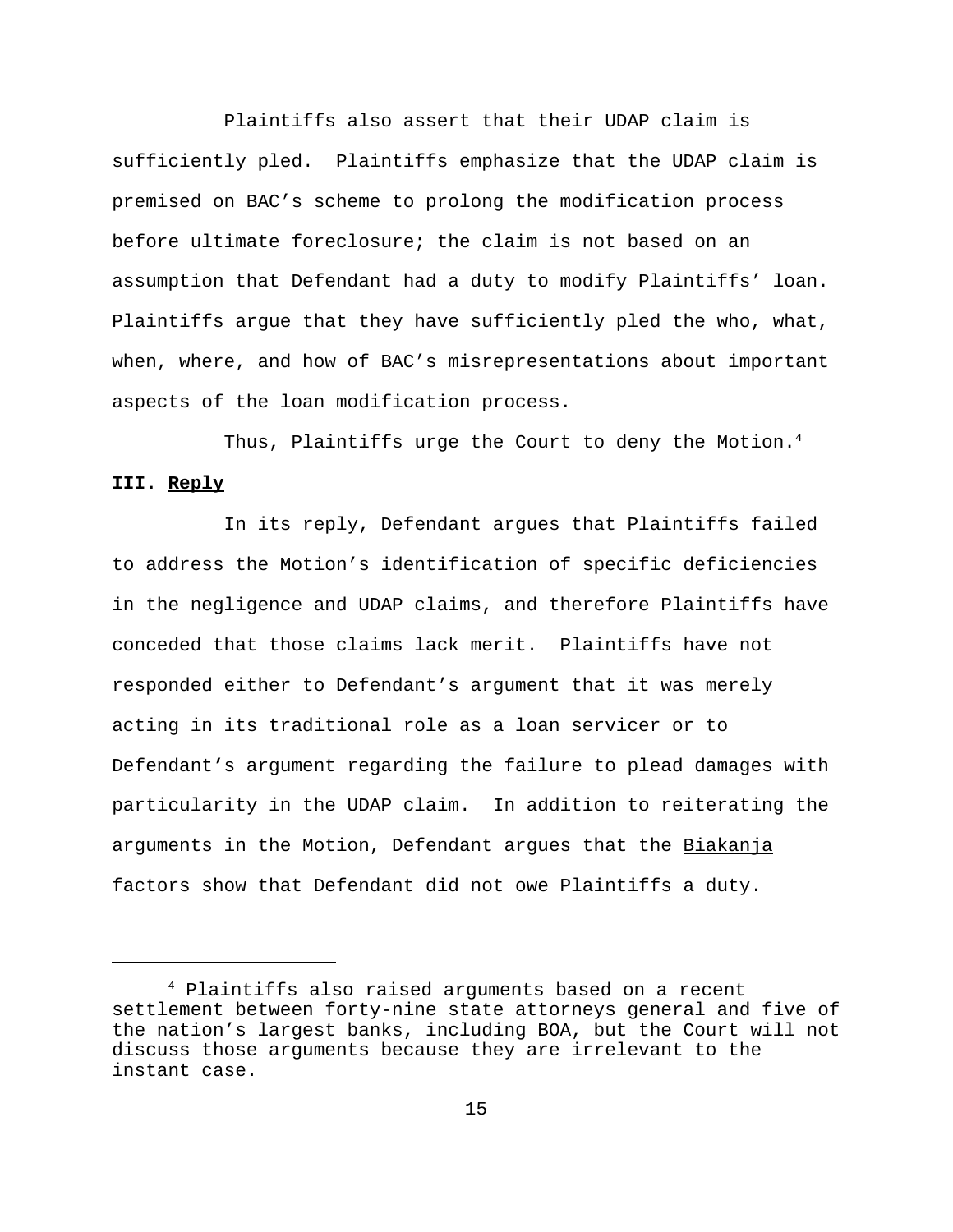#### **STANDARD**

Federal Rule of Civil Procedure 12(b)(6) permits a motion to dismiss a claim for "failure to state a claim upon which relief can be granted[.]"

> Under Rule 12(b)(6), review is generally limited to the contents of the complaint. Sprewell v. Golden State Warriors, 266 F.3d 979, 988 (9th Cir. 2001). . . .

> On a Rule 12(b)(6) motion to dismiss, all allegations of material fact are taken as true and construed in the light most favorable to the nonmoving party. Fed'n of African Am. Contractors v. City of Oakland, 96 F.3d 1204, 1207 (9th Cir. 1996). To survive a motion to dismiss, a complaint must contain sufficient factual matter to "state a claim to relief that is plausible on its face." Bell Atl. Corp. v. Twombly, 550 U.S. 544, 570, 127 S. Ct. 1955, 167 L. Ed. 2d 929 (2007). "A claim has facial plausibility when the plaintiff pleads factual content that allows the court to draw the reasonable inference that the defendant is liable for the misconduct alleged." Ashcroft v. Iqbal, --- U.S. ----, 129 S. Ct. 1937, 1949, 173 L. Ed. 2d 868 (2009). "Threadbare recitals of the elements of a cause of action, supported by mere conclusory statements, do not suffice." Id. (citing Twombly, 550 U.S. at 554, 127 S. Ct. 1955).

Hawaii Motorsports Inv., Inc. v. Clayton Group Servs., Inc., 693 F. Supp. 2d 1192, 1195-96 (D. Hawai`i 2010).

This Court, however, notes that the tenet that the court must accept as true all of the allegations contained in the complaint  $-$  "is inapplicable to legal conclusions." Iqbal, 129 S. Ct. at 1949. Factual allegations that only permit the court to infer "the mere possibility of misconduct" do not show that the pleader is entitled to relief. Id. at 1950.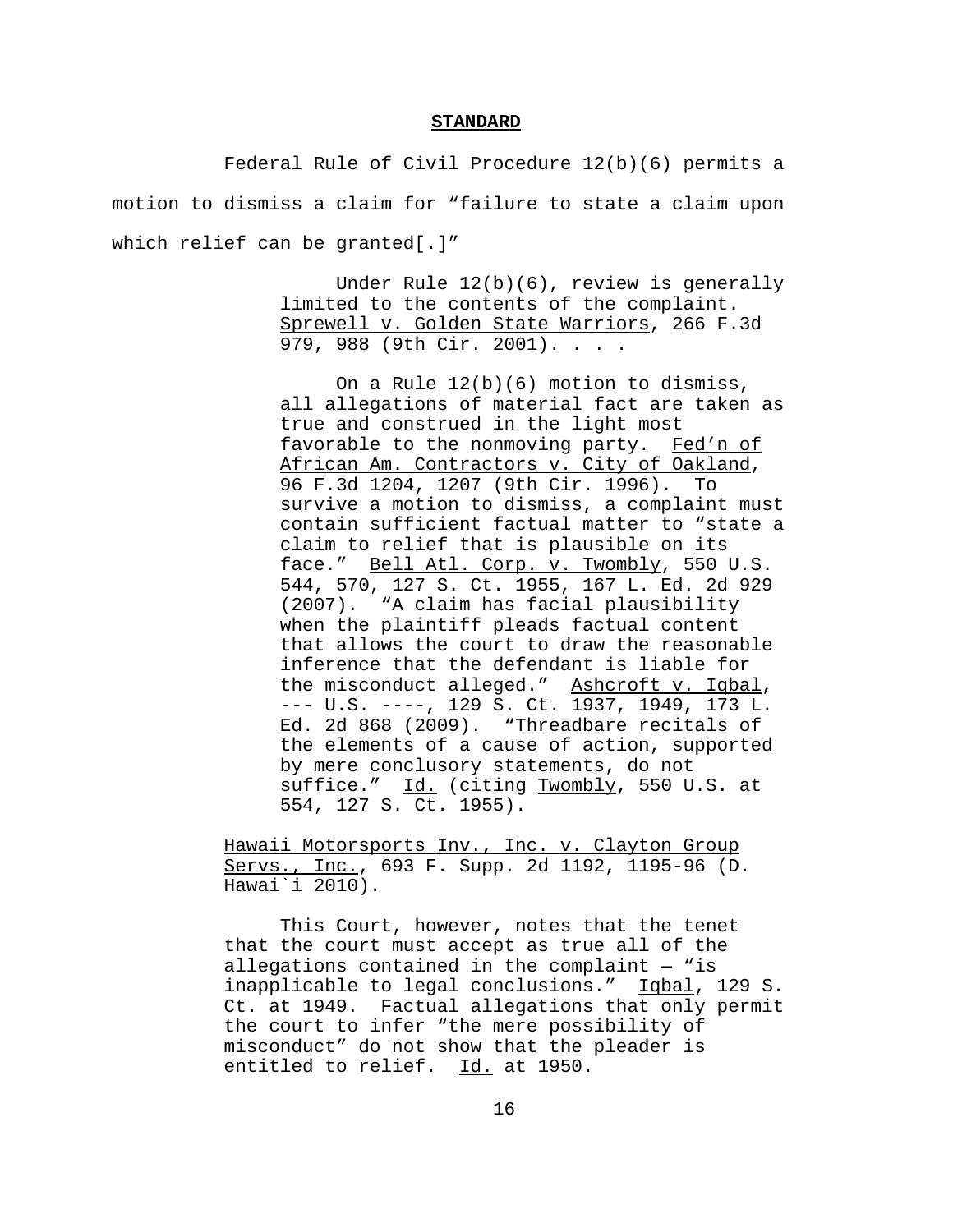"Dismissal without leave to amend is improper unless it is clear that the complaint could not be saved by any amendment." Harris v. Amgen, Inc., 573 F.3d 728, 737 (9th Cir. 2009) (citation and quotation marks omitted).

Enriquez v. Countrywide Home Loans, FSB, 814 F. Supp. 2d 1042,

1055 (D. Hawai`i 2011) (some citations omitted).

#### **DISCUSSION**

#### **I. Negligence**

Under Hawai`i law, there are four required elements of

a negligence claim:

(1) A duty, or obligation, recognized by the law, requiring the defendant to conform to a certain standard of conduct, for the protection of others against unreasonable risks;

(2) A failure on the defendant's part to conform to the standard required: a breach of the duty;

(3) A reasonably close causal connection between the conduct and the resulting injury; and

(4) Actual loss or damage resulting to the interests of another.

Takayama v. Kaiser Found. Hosp., 82 Hawai`i 486, 498–99, 923 P.2d 903, 915–16 (1996); see also Kaho`ohanohano v. Dep't of Human Servs., 117 Hawai`i 262, 287 n.31, 178 P.3d 538, 563 n.31 (2008) (listing elements for negligence as "(1) duty; (2) breach of duty; (3) causation; and  $(4)$ damages"); Cho v. Hawaii, 115 Hawai'i 373, 379 n.11, 168 P.3d 17, 23 n.11 (2007) (same).

Pagano v. OneWest Bank, F.S.B., CV. No. 11–00192 DAE–RLP, 2012 WL

74034, at \*4 (D. Hawai`i Jan. 10, 2012).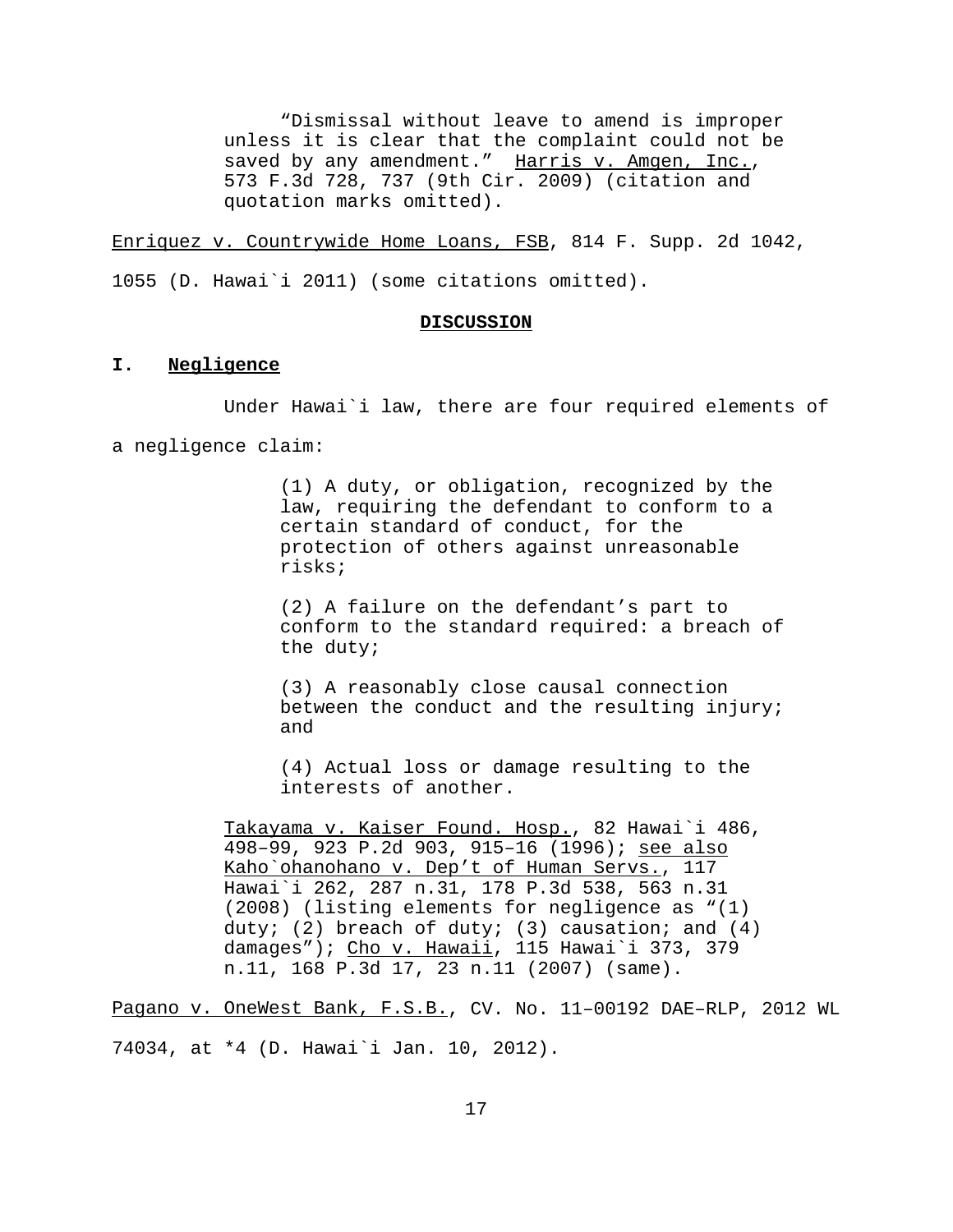This district court has frequently recognized the principle that:

> Lenders generally owe no duty of care sounding in negligence to their borrowers. Caraang v. PNC Mortg., 795 F. Supp. 2d 1098, 1122 (D. Haw. 2011); see also Champlaie v. BAC Home Loans Servicing, LP, 706 F. Supp. 2d 1029, 1061 (E.D. Cal. 2009) ("[A]s a matter of law, [a] lender [does] not owe a duty in negligence not to place borrowers in a loan even where there was a foreseeable risk borrowers would be unable to pay."); Nymark v. Heart Fed. Sav. & Loan Ass'n, 231 Cal. App. 3d 1089, 283 Cal. Rptr. 53, 56 (Cal. Ct. App. 1991) ("[A]s a general rule, a financial institution owes no duty of care to a borrower when the institution's involvement in the loan transaction does not exceed the scope of its conventional role as a mere lender of money.")

Id. at \*4 (footnote omitted); see also, e.g., Tedder v. Deutsche Bank Nat'l Tr. Co., Civil No. 11–00083 LEK–KSC, 2012 WL 1028125, at \*15 (D. Hawai`i Mar. 23, 2012); Enriquez, 814 F. Supp. 2d at 1071; Gorospe v. New Century Mortg. Corp., CV. No. 10–00505 DAE–BMK, 2011 WL 3734230, at \*9 (D. Hawai`i Aug. 23, 2011); McCarty v. GCP Mgmt., LLC, Civil No. 10–00133 JMS/KSC, 2010 WL 4812763, at \*6 (D. Hawai`i Nov. 17, 2010).

California courts have expressly recognized that loan servicers do not owe a duty of care to the borrowers of the loans they service. <u>See, e.g., Shepherd v. Am. Home Mortg. Servs.,</u> Inc., No. Civ. 2:09-1916 WBS GGH, 2009 WL 4505925, at \*2 (E.D. Cal. Nov. 20, 2009) (citing Watts v. Decision One Mortg. Co., No. 09-43, 2009 U.S. Dist. LEXIS 59694 (S.D. Cal. July 13, 2009); Marks v. Ocwen Loan Servicing, No. 07-2133, 2009 WL 975792, at \*7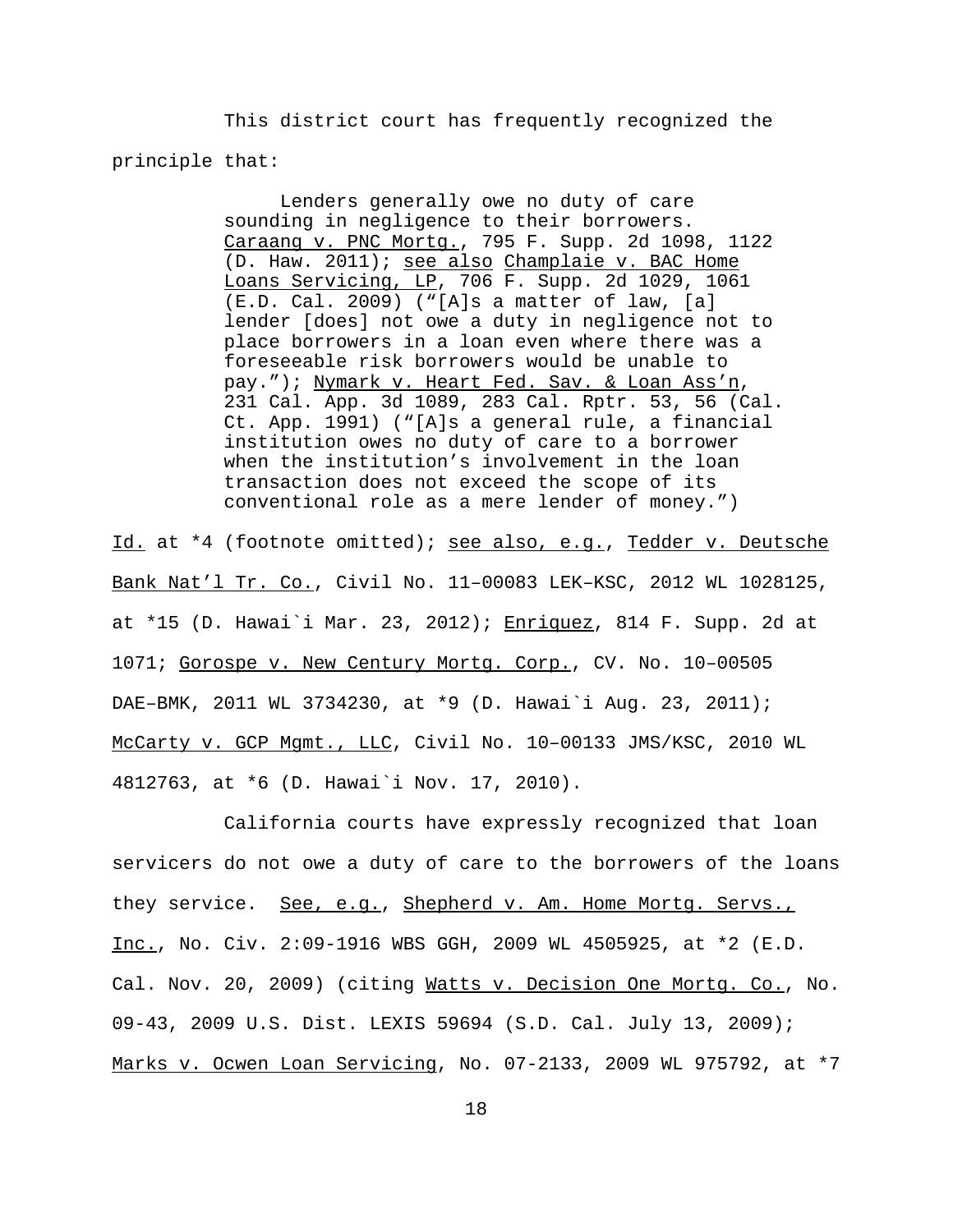(N.D. Cal. Apr. 10, 2009) ("[A] loan servicer does not owe a fiduciary duty to a borrower beyond the duties set forth in the loan contract")). This district court has cited Shepherd for that proposition. See, e.g., Vertido v. GMAC Mortg. Corp., CV. No. 11–00360 DAE–KSC, 2012 WL 139212, at \*11 (D. Hawai`i Jan. 17, 2012); Teaupa v. U.S. Nat'l Bank N.A., Civil No. 10–00727 JMS–BMK, 2011 WL 6749813, at \*13 (D. Hawai`i Dec. 22, 2011); Fujikawa v. One West Bank, FSB, Civ. No. 11–00151 HG–KSC, 2011 WL 3021331, at \*6 (D. Hawai`i July 21, 2011). This Court therefore concludes that, as a general rule, a loan servicer does not owe a duty of care to a borrower in a loan it services, unless the loan servicer's activities exceed its traditional role.

In addition to stating the general rule that lenders do not owe borrowers a duty of care, Nymark also stated:

> In California, the test for determining whether a financial institution owes a duty of care to a borrower-client "'involves the balancing of various factors, among which are [1] the extent to which the transaction was intended to affect the plaintiff, [2] the foreseeability of harm to him, [3] the degree of certainty that the plaintiff suffered injury, [4] the closeness of the connection between the defendant's conduct and the injury suffered, [5] the moral blame attached to the defendant's conduct, and [6] the policy of preventing future harm.'" (Connor v. Great Western Sav. & Loan Assn. (1968) 69 Cal.2d 850, 865, 73 Cal. Rptr. 369, 447 P.2d 609, quoting Biakanja v. Irving (1958) 49 Cal.2d 647, 650, 320 P.2d 16[.])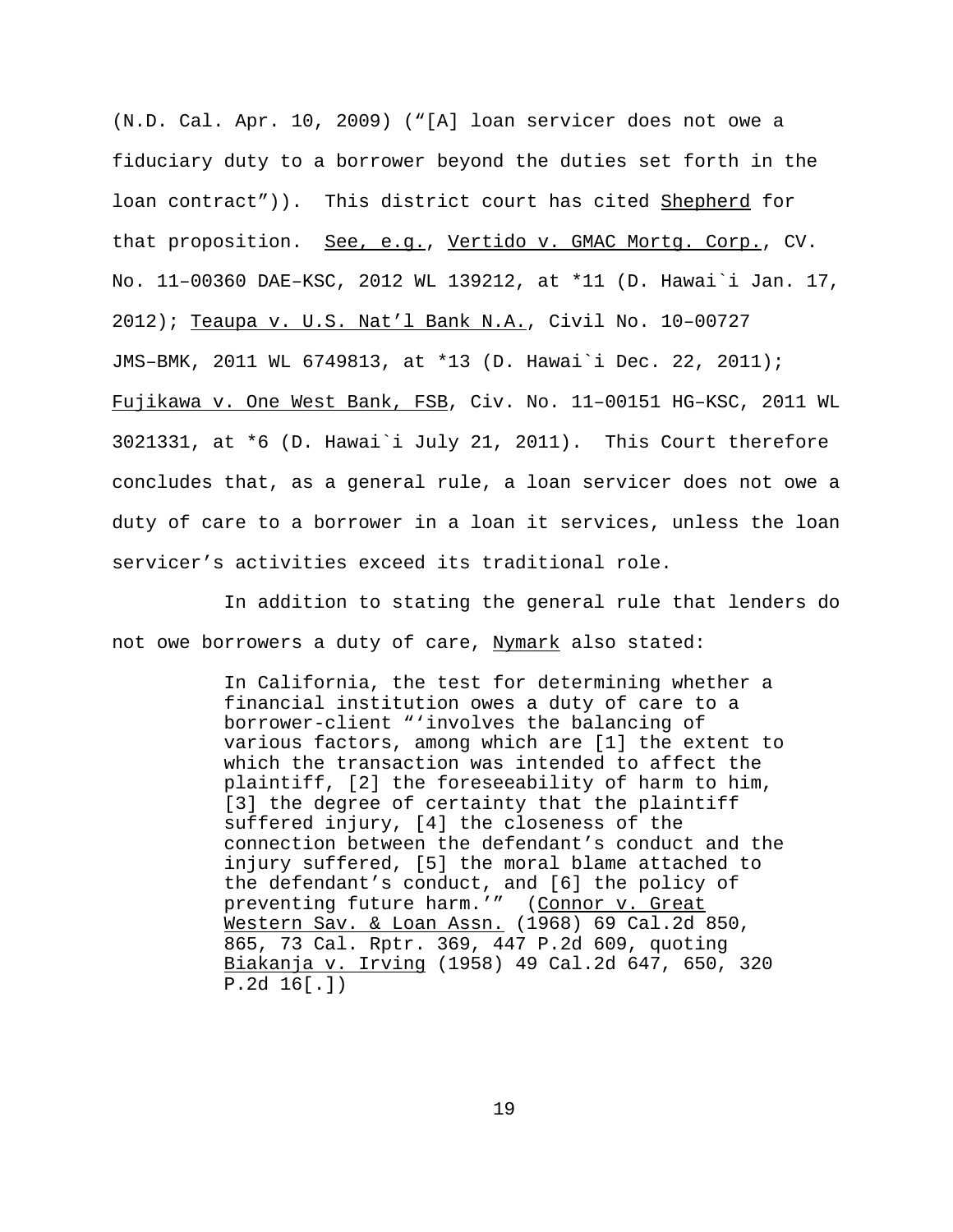283 Cal. Rptr. at 58 (some citations omitted).<sup>5</sup> Plaintiffs argue that the Court should apply these factors, which Plaintiffs contend weigh in favor of a finding that Defendant owed Plaintiffs a duty of care. Defendant argues that these factors weigh against a finding of a duty.

Although not in the borrower-lender context, this district court has recognized similar factors as part of the analysis of whether a duty of care exists under Hawai`i law. See, e.g., Yi v. Pleasant Travel Serv., Inc., Civil No. 10–00318 LEK–RLP, 2011 WL 4443625, at \*12 (D. Hawai`i Sept. 22, 2011) (quoting Pulawa v. GTE Hawaiian Tel, 112 Hawai`i 3, 12, 143 P.3d 1205, 1214 (2006)); Haw. Motorsports Inv., Inc. v. Clayton Grp.

<sup>5</sup> The Court also notes that:

In [Glenn K. Jackson Inc. v.] Roe, [273 F.3d 1192 (9th Cir. 2001),] the Ninth Circuit noted that the California Supreme Court "arguably limited" Biakanja in Bily v. Arthur Young & Co., 3 Cal.4th 370, 11 Cal. Rptr. 2d 51, 834 P.2d 745 (1992), which held a court must consider three additional factors before imposing a duty of care. Roe, 273 F.3d at 1198. Roe summarized these factors as "(1) liability may in particular cases be out of proportion to fault; (2) parties should be encouraged to rely on their own ability to protect themselves through their own prudence, diligence and contracting power; and (3) the potential adverse impact on the class of defendants upon whom the duty is imposed." Id. (citing Bily, 3 Cal.4th at 399-405, 11 Cal. Rptr. 2d 51, 834 P.2d 745). Bily was decided before Nymark, but not discussed therein.

Champlaie v. BAC Home Loans Servicing, LP, 706 F. Supp. 2d 1029, 1061 (E.D. Cal. 2009).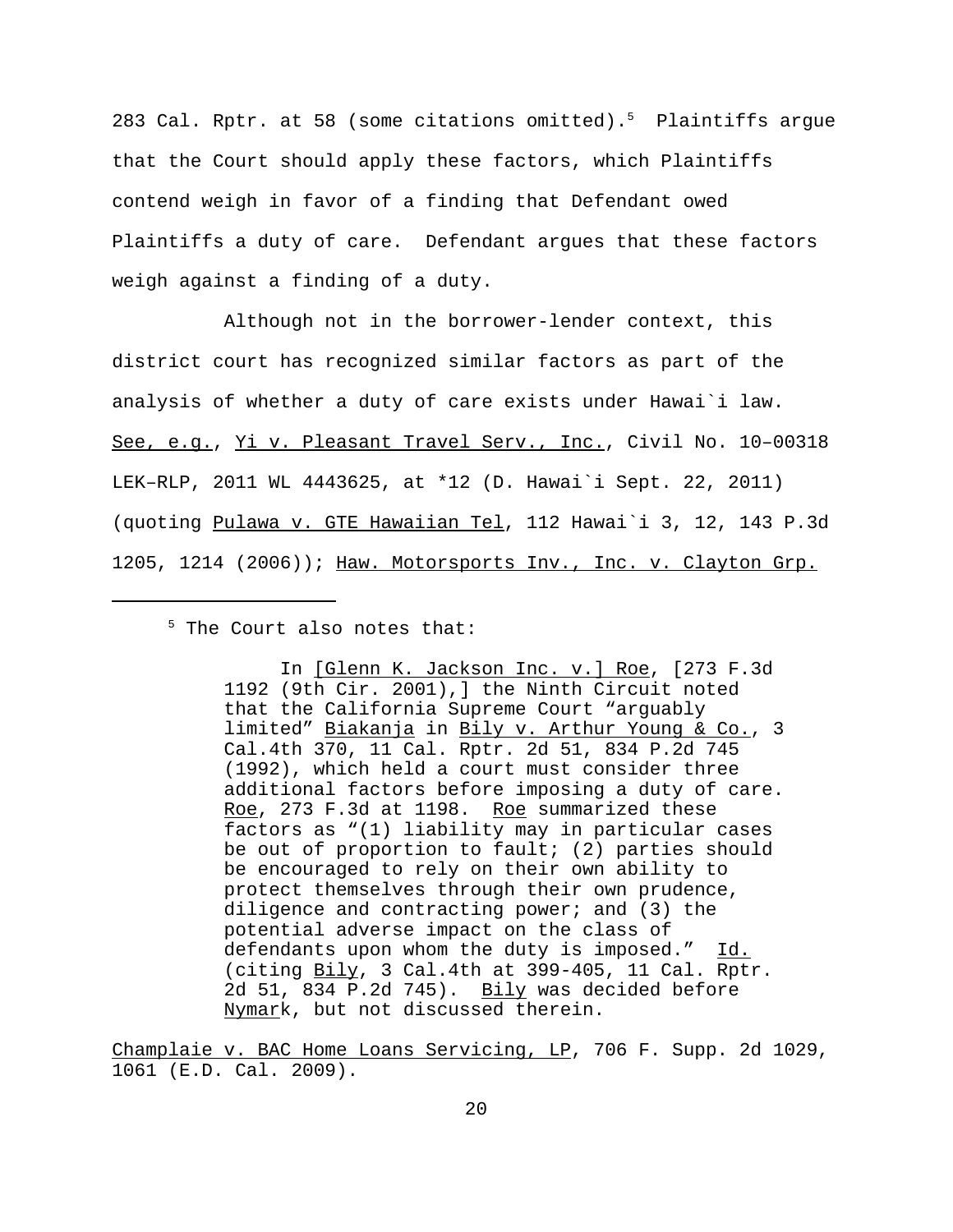Servs., Inc., CIV. No. 09-00304 SOM/BMK, 2010 WL 3398553, at \*5 (D. Hawai`i Aug. 27, 2010) (quoting Blair v. Ing, 95 Hawai`i 247, 260, 21 P.3d 452, 465 (2001)). In light of this Court's finding that Plaintiffs have sufficiently pled facts which indicate that Defendant exceeded its conventional rule, this Court need not issue a ruling regarding whether the six-factor Nymark analysis applies in the instant case.

Plaintiffs urge this Court to follow Ansanelli, in which the district court denied the defendant's motion to dismiss the plaintiffs' negligence claim because

> the complaint alleges that defendant went beyond its role as a silent lender and loan servicer to offer an opportunity to plaintiffs for loan modification and to engage with them concerning the trial period plan. Contrary to defendant, this is precisely "beyond the domain of a usual money lender." Plaintiffs' allegations constitute sufficient active participation to create a duty of care to plaintiffs to support a claim for negligence.

2011 WL 1134451, at \*7.

Defendant argues that Ansanelli is inapplicable to the instant case because Plaintiffs were never in a trial loan modification plan; in fact, Plaintiffs' application for a HAMP loan modification was denied. Defendant contends that this case is similar to Ottolini, in which the district court ruled:

> In sum, under the circumstances of this case, particularly the fact that the application for loan modification had not progressed to a concrete stage and that there is no indication of the likelihood that such an application would have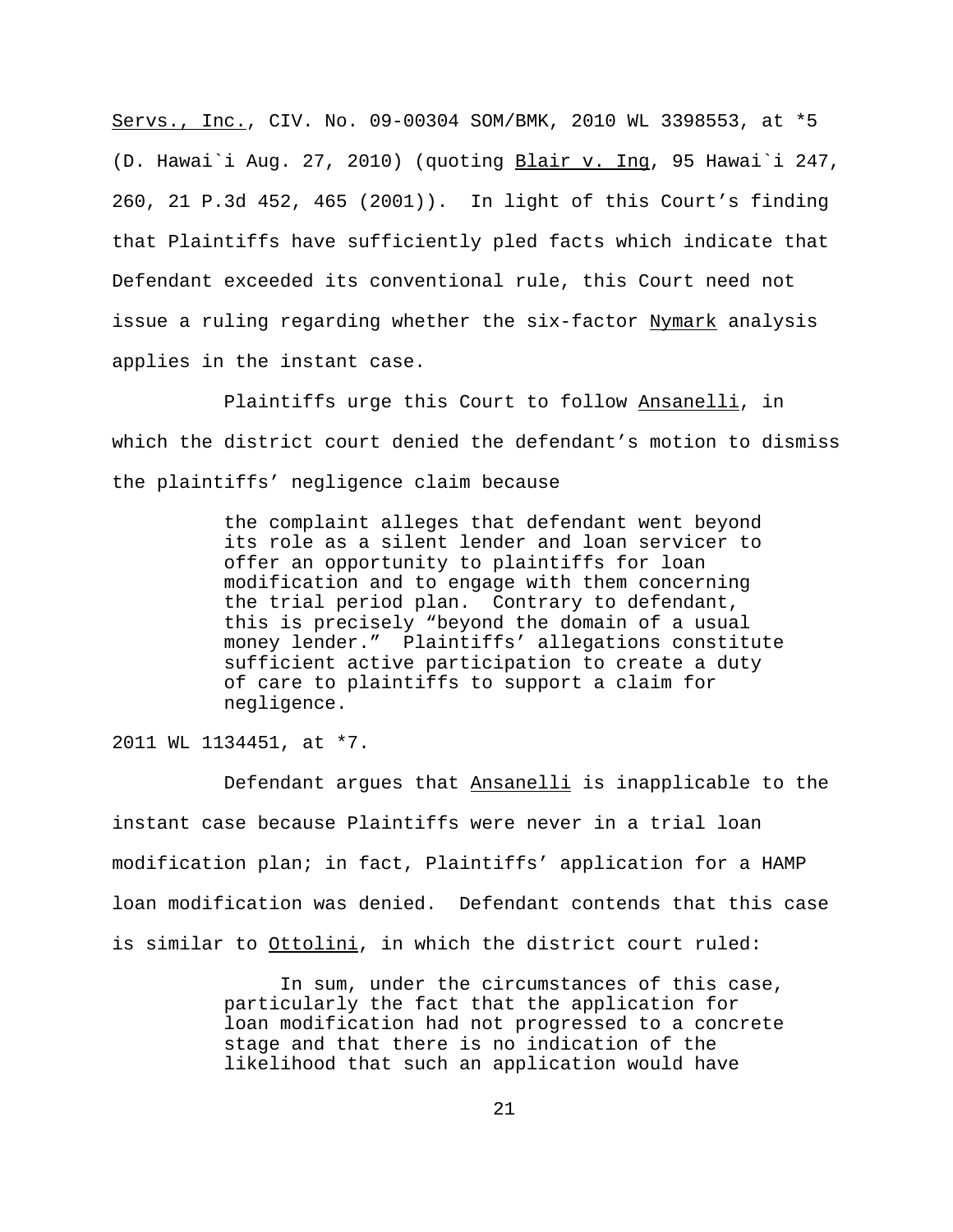been granted, cf. Ansanelli, 2011 WL 1134451, 2011 U.S. Dist. LEXIS 32350 (finding a duty found where lender agreed to place borrower on modification plan), the Court finds there is no duty owed by the Defendants to Mr. Ottolini with respect to his attempt to submit a loan modification application. In the absence of a duty, the . . . negligence claims are without merit.

## 2011 WL 3652501, at \*7.

Defendant is correct that Plaintiffs in the instant action are not in as persuasive a position as the plaintiffs in Ansanelli: the Ansanellis were in a trial loan modification plan with a promise of a permanent modification if they made all of the payments under the trial plan on time. 2011 WL 1134451, at \*1. This Court, however, does not read Ansanelli as concluding that engaging the plaintiffs in a trial loan modification plan is the only way in a defendant can exceed its conventional role as "a silent lender and loan servicer". Id. at \*7.

Further, the factual allegations in Plaintiffs' Complaint make a stronger case for a finding of a duty than the facts of Ottolini. The borrower, Mr. Ottolini, made inquiries about his options when was unable to pay his mortgage; the lender initially told him that there were no available options. When the lender finally requested documents in order to pursue a loan modification, the lender stated that it never received the documents Mr. Ottolini repeatedly sent. Prior to the foreclosure sale, Mr. Ottolini inquired about the lack of response to his loan modification request. The lender said that it would send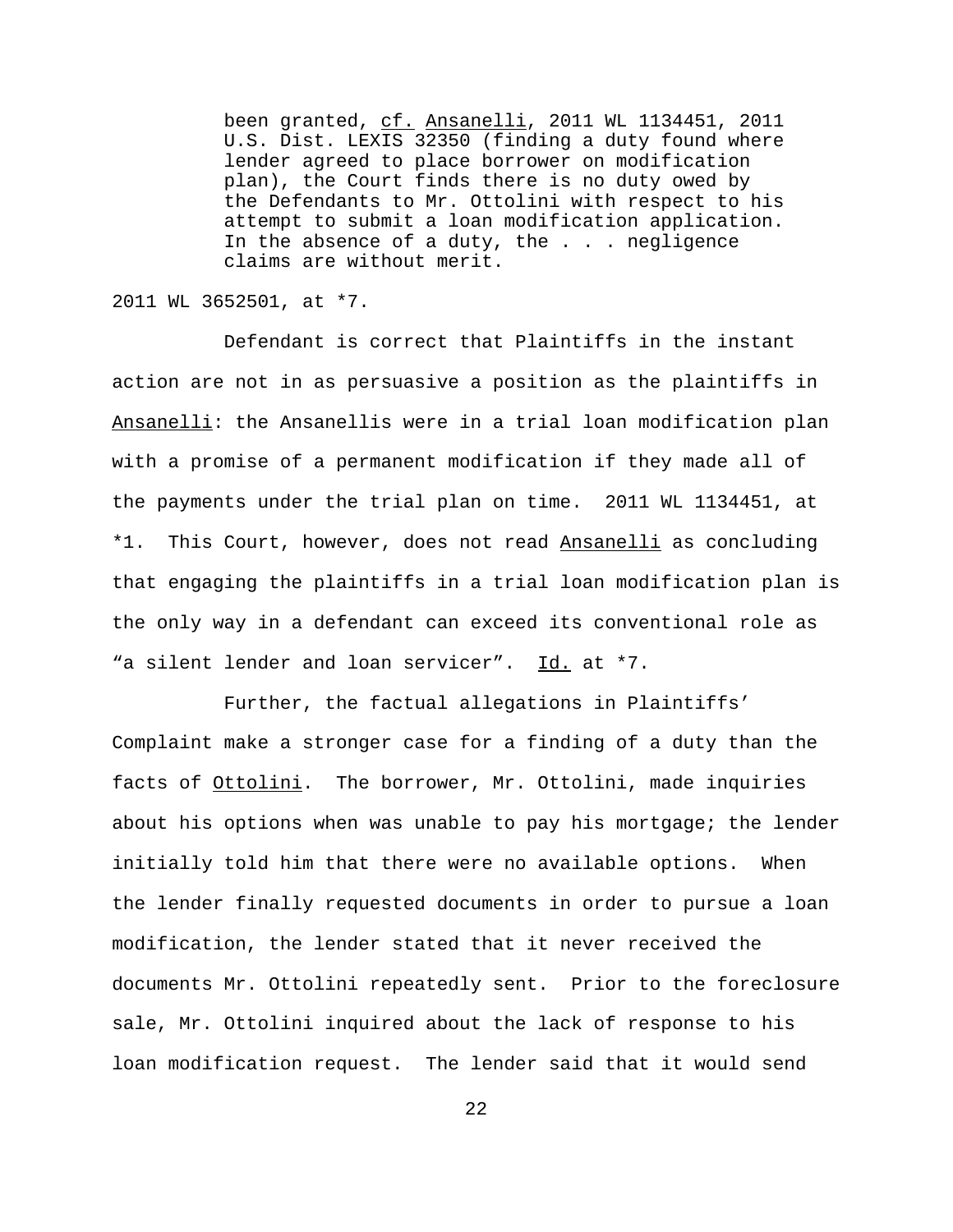Mr. Ottolini another application, but Mr. Ottolini did not receive the application packet until the day of the foreclosure sale. Mr. Ottolini sought immediate review of his documents, but the lender informed him that nothing could be done. 2011 WL 3652501, at \*1-2.

In contrast, in the present case, BAC sent Plaintiffs a solicitation about the HAMP program, and Plaintiffs began the loan modification process by filling out an on-line form. After a one-hour phone interview on January 4, 2010, a BAC employee named Brian told Plaintiffs that they qualified for the HAMP loan modification program and that they would receive a permanent loan modification if they made all of their trial payments on time and if their supporting documentation corroborated the information they provided over the phone. Brian also told Plaintiffs that they would receive their HAMP contract within forty-five days. [Complaint at ¶¶ 16-20.] While Plaintiffs waited through numerous delays in the receipt of the HAMP contract that BAC assured them was coming, BAC personnel counseled Plaintiffs on multiple occasions not to make their mortgage payments because a delinquent account would prompt BAC to process their loan modification application faster. [Id. at  $\P\P$  24, 30, 32, 47.] As late as June 17, 2010, BAC personnel informed Plaintiffs that they would be receiving their HAMP loan modification contract "very soon." [Id. at ¶ 52.] Even after Plaintiffs received the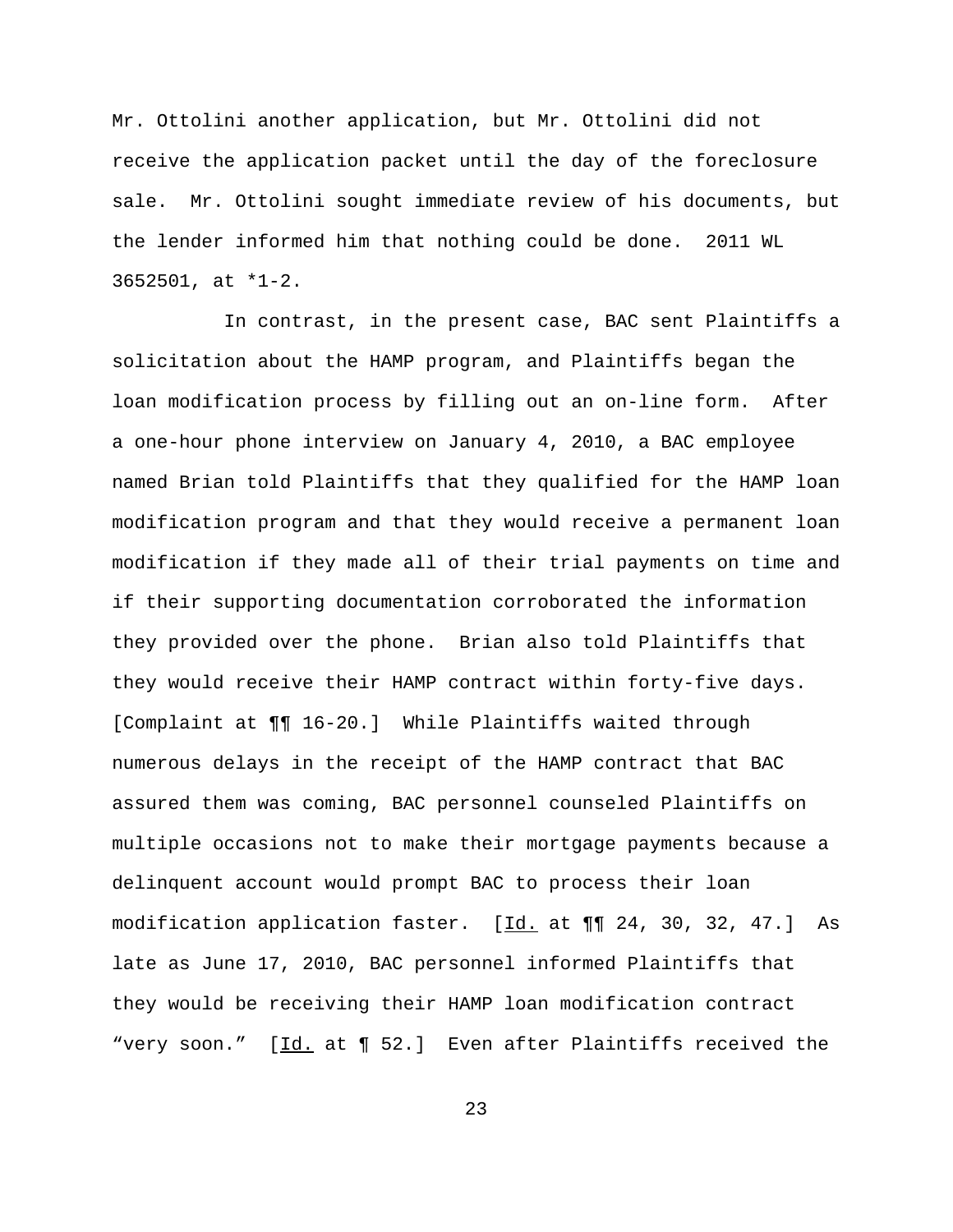HAMP Denial Letter on July 22, 2010, BAC repeatedly represented to Plaintiffs that they could still be considered for loan modification, either through an appeal of the denial of the HAMP modification, a challenge to the NPV, or a re-application for a HAMP modification at the end of the forbearance period. [Id. at ¶¶ 54, 72.] BAC also told Plaintiffs that it was working on an in-house modification for them.  $[\underline{Id.}$  at  $\P\P$  57, 60.] BAC assured Plaintiffs that, even if they were denied an in-house loan modification, they would still be eligible for an extension of their special forbearance agreement and they could still reapply for a HAMP modification at the end of the forbearance period. [Id. at 1 83.]

For purposes of the instant Motion, this Court must presume these factual allegations to be true. Thus, this Court finds that Plaintiffs have pled sufficient facts to support a finding that Defendant went beyond its conventional role as a loan servicer by soliciting Plaintiffs to apply for a loan modification and by engaging with them for several months in the manner described *supra*. As the district court did in Ansanelli, this Court FINDS that "Plaintiffs' allegations constitute sufficient active participating to create a duty of care to plaintiffs to support a claim for negligence."<sup>6</sup> See 2011 WL

 $6$  The Court has merely found that Plaintiffs have alleged sufficient facts which, if proven, would support a finding that (continued...)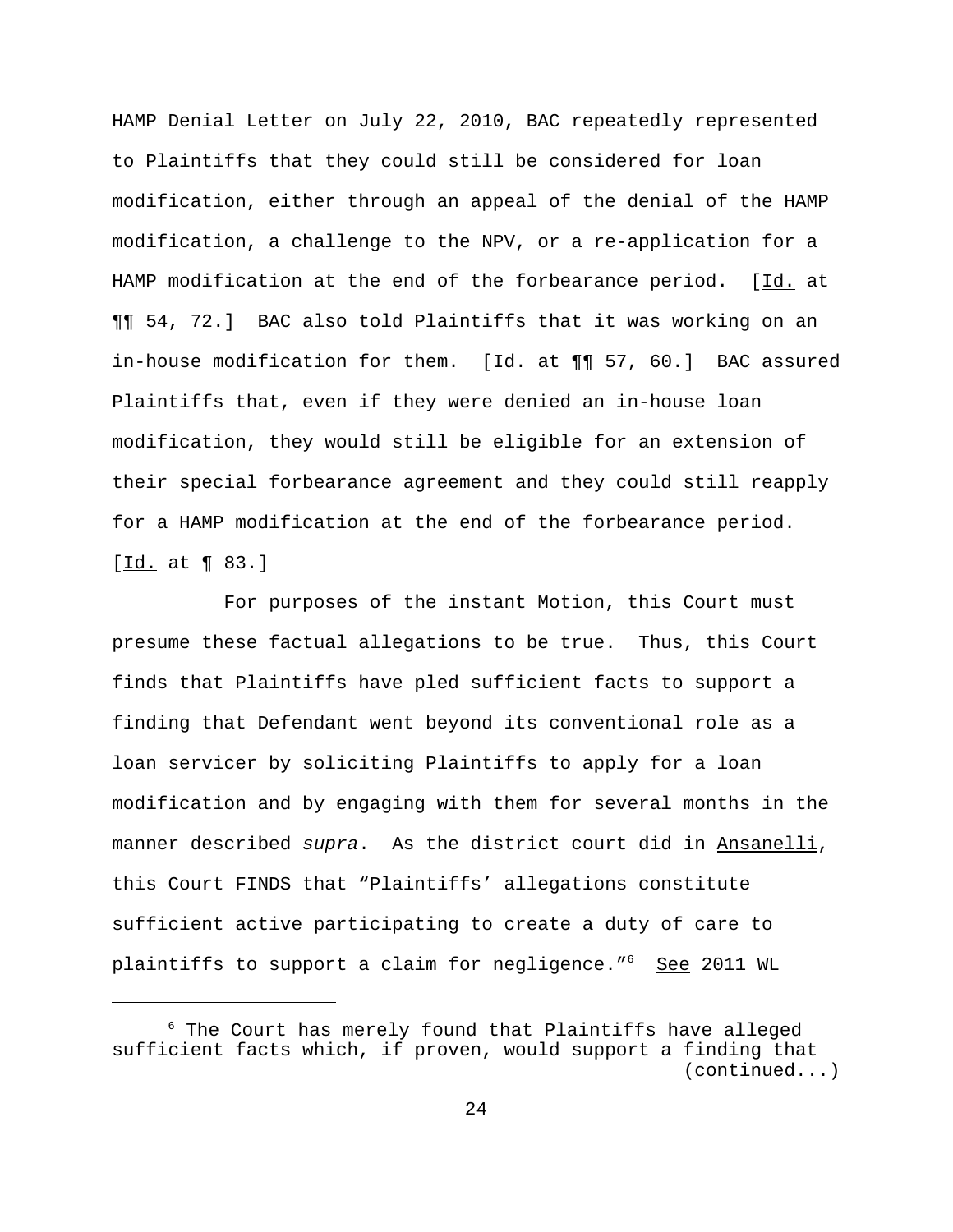1134451, at \*7. Further, the Court finds that Plaintiffs have sufficiently pled the other elements of their negligence claim and that Plaintiffs have stated a plausible negligence claim. Defendant's Motion is therefore DENIED as to Count I.

## **II. UDAP**

As to Count II, Plaintiffs' UDAP claim, Defendant argues that this claim fails because Defendant did not owe Plaintiffs a duty and because Plaintiffs failed to plead Count II with the requisite particularity. This district court has recognized that, where a Haw. Rev. Stat. § 480-2 claim<sup>7</sup> is based

 $<sup>6</sup>(...continued)$ </sup>

 $^7$  Haw. Rev. Stat. § 480-2(a) states: "Unfair methods of competition and unfair or deceptive acts or practices in the conduct of any trade or commerce are unlawful." Haw Rev. Stat. § 480-13(a) states, in pertinent part:

> any person who is injured in the person's business or property by reason of anything forbidden or declared unlawful by this chapter:

(1) May sue for damages sustained by the person, and, if the judgment is for the plaintiff, the plaintiff shall be awarded a sum not less than \$1,000 or threefold damages by the plaintiff sustained, whichever sum is the greater, and reasonable attorney's fees together with the costs of suit; provided that indirect purchasers injured by an illegal overcharge shall recover only compensatory damages, and reasonable attorney's fees together with the costs of (continued...)

Defendant owed Plaintiffs a duty of care in processing Plaintiffs' loan modification application. This finding is not the equivalent of a finding that Defendant had a duty to modify Plaintiffs' loan.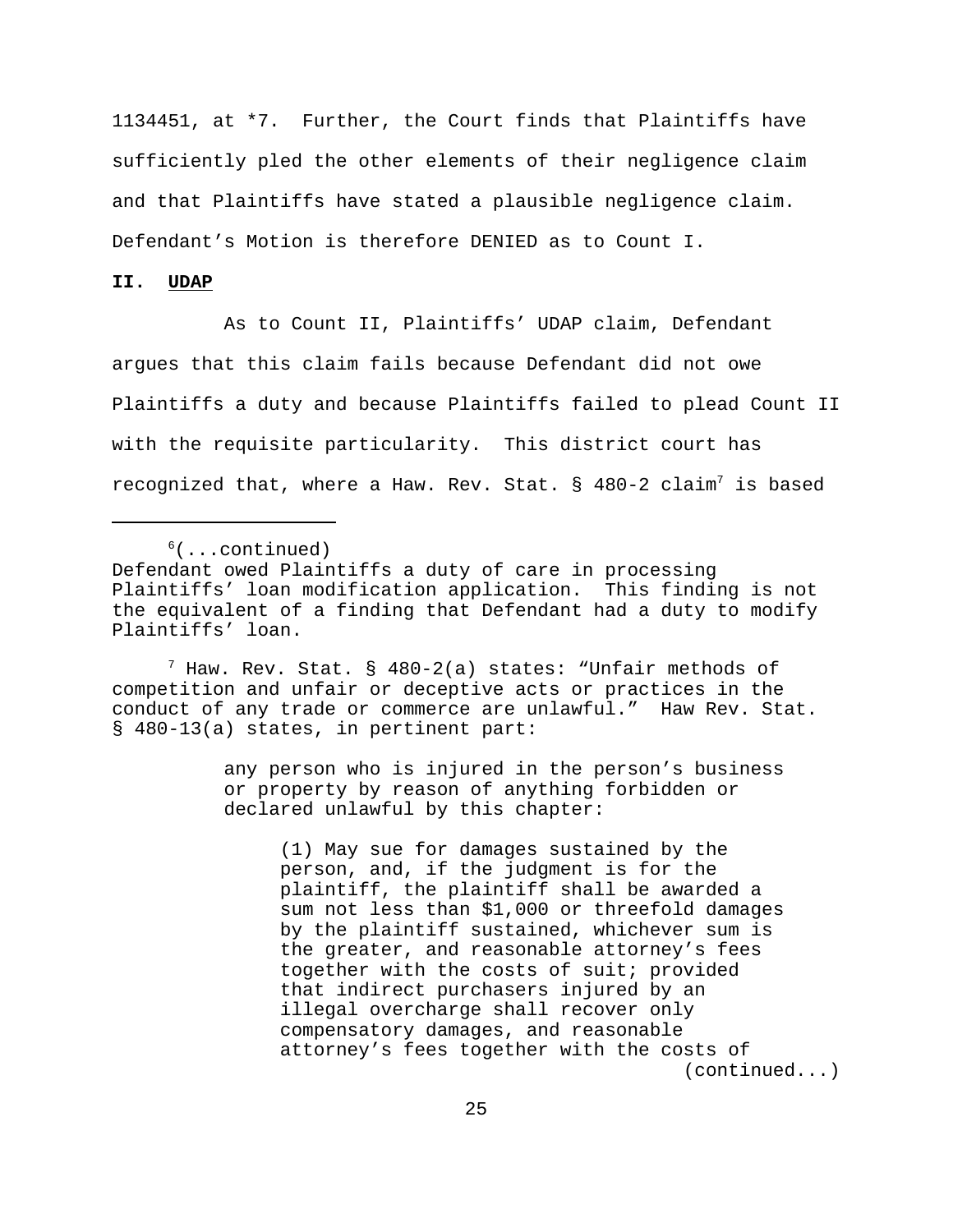upon the non-existent duty of a lender to a borrower, the § 480-2 claim also fails. See, e.g., Casino v. Bank of Am., Civil No. 10–00728 SOM/BMK, 2011 WL 1704100, at \*12-13 (D. Hawai`i May 4, 2011). This Court, however, has already found that Plaintiffs pled sufficient facts to state a plausible negligence claim, including the existence of a duty. Similarly, this Court DENIES Defendant's Motion to the extent that it seeks dismissal of Count II based on the lack of a duty.

Plaintiffs' UDAP claim is based upon alleged fraudulent misrepresentations. Federal Rule of Civil Procedure 9(b) requires that "[i]n alleging fraud or mistake, a party must state with particularity the circumstances constituting fraud or mistake." Rule 9(b) requires that a party make particularized allegations of the circumstances constituting fraud. See Sanford v. MemberWorks, Inc., 625 F.3d 550, 557-58 (9th Cir. 2010).

In their pleadings, Plaintiffs "must allege the time, place, and content of the fraudulent representation; conclusory allegations do not suffice." Shroyer v. New Cingular Wireless

 $7($ ...continued) suit in actions not brought under section  $480 - 14(c)$ ; and

<sup>(2)</sup> May bring proceedings to enjoin the unlawful practices, and if the decree is for the plaintiff, the plaintiff shall be awarded reasonable attorney's fees together with the costs of suit.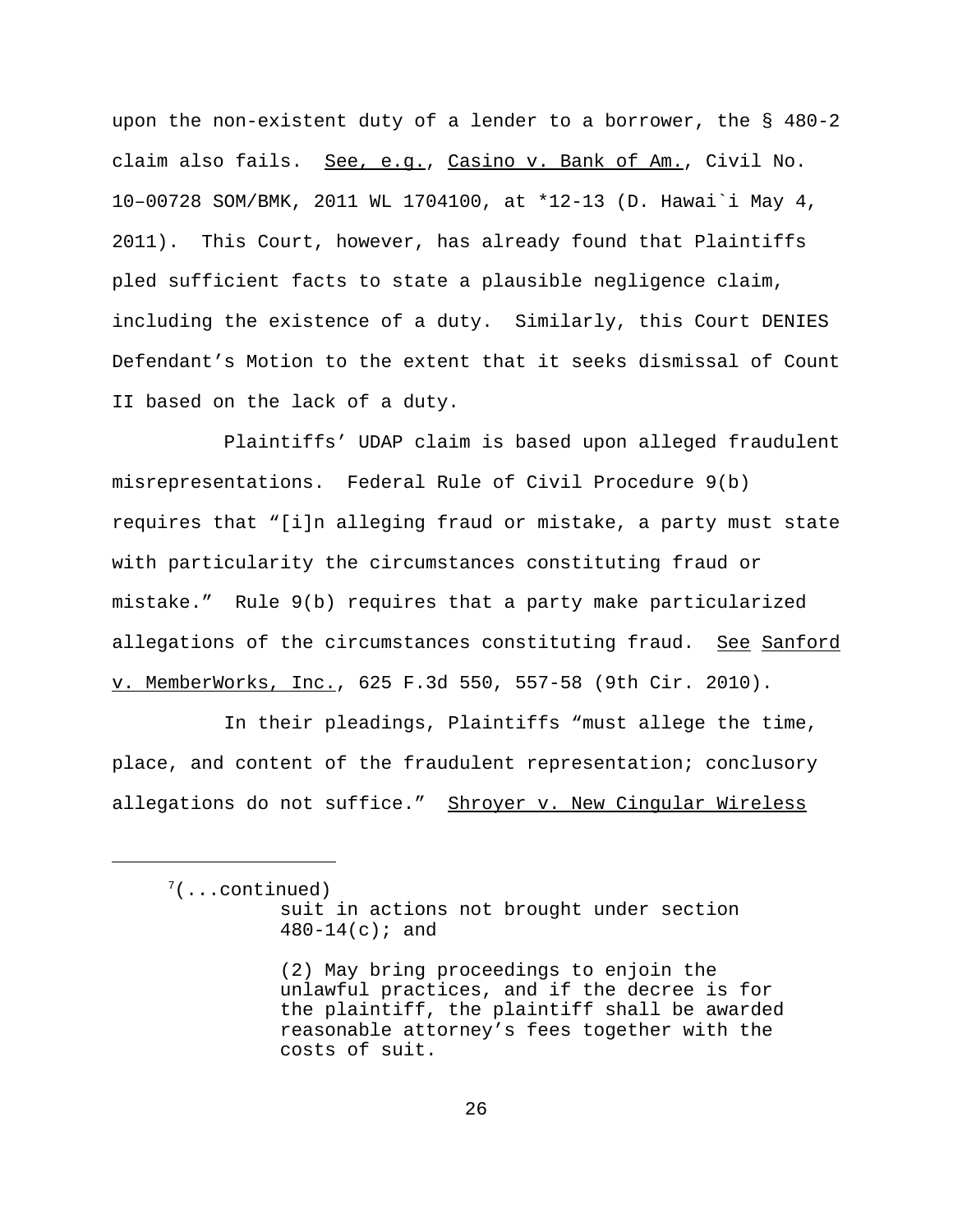Servs., Inc., 622 F.3d 1035, 1042 (9th Cir. 2010) (citation omitted). "Malice, intent, knowledge, and other conditions of a person's mind may be alleged generally." Fed. R. Civ. P. 9(b); see also Odom v. Microsoft Corp., 486 F.3d 541, 554 (9th Cir. 2007) (en banc) ("[T]he state of mind - or scienter - of the defendants may be alleged generally." (citation omitted)); Walling v. Beverly Enters., 476 F.2d 393, 397 (9th Cir. 1973) (stating that Rule 9(b) "only requires the identification of the circumstances constituting fraud so that the defendant can prepare an adequate answer from the allegations" (citations omitted)). Fraud claims, "in addition to pleading with particularity, also must plead plausible allegations. That is, the pleadings must state 'enough fact[s] to raise a reasonable expectation that discovery will reveal evidence of [the misconduct alleged].'" Cafasso ex rel. United States v. Gen. Dynamics C4 Sys., Inc., 637 F.3d 1047, 1055 (9th Cir. 2011) (quoting Bell Atlantic Corp. v. Twombly, 550 U.S. 544, 566, 127 S. Ct. 1955, 167 L. Ed. 2d 929 (2007)).

The Hawai`i Supreme Court has stated that there are "three elements essential to recovery under [Haw. Rev. Stat.] § 480-13: (1) a violation of [Haw. Rev. Stat.] chapter 480; (2) which causes an injury to the plaintiff's business or property; and (3) proof of the amount of damages." Davis v. Four Seasons Hotel Ltd., 122 Hawai`i 423, 435, 228 P.3d 303, 315 (2010)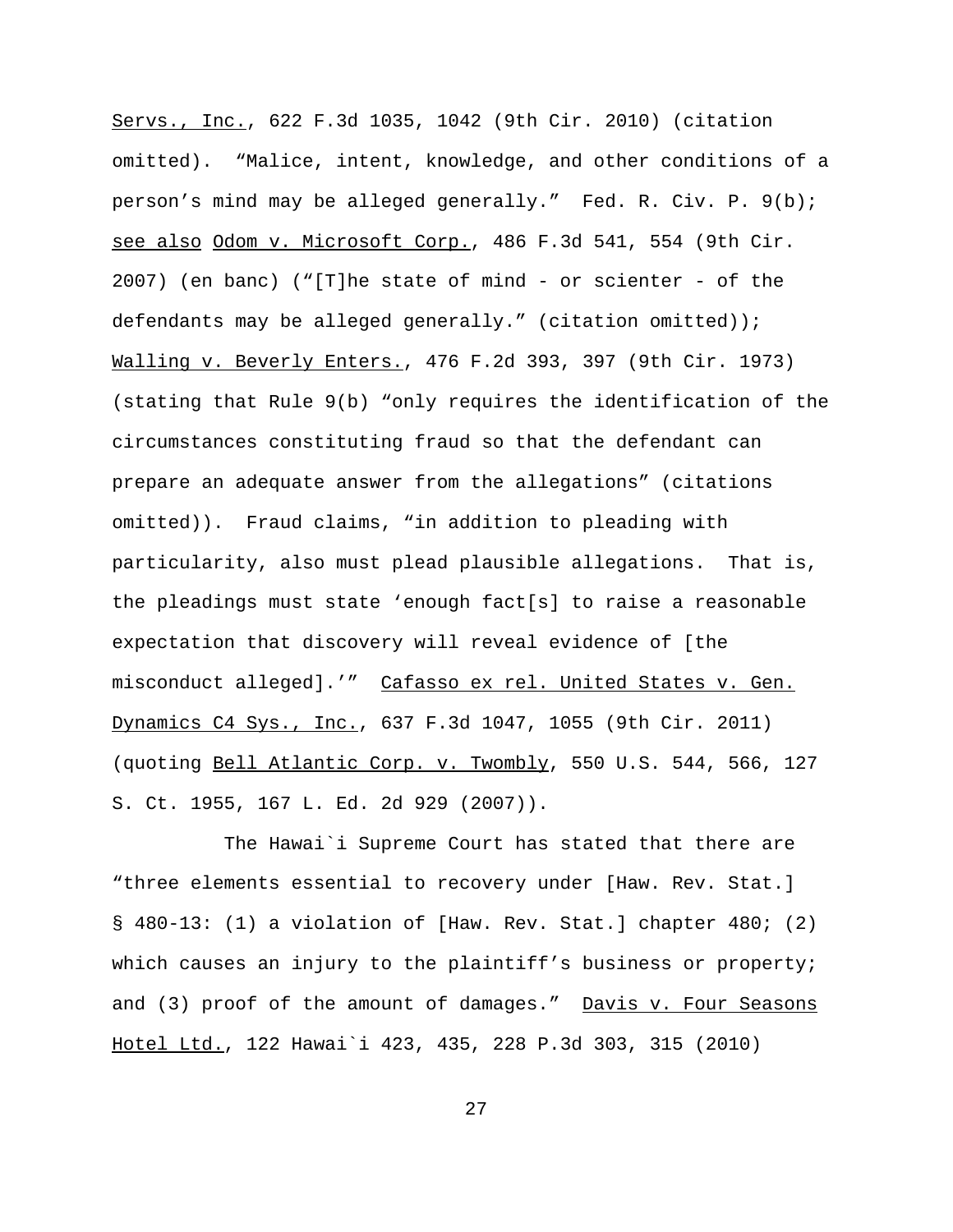(footnote and citations omitted). In the instant case, Defendant argues that the Court must dismiss Count II because Plaintiffs have failed to "identify any violation of UDAP or any actual damages[.]" [Mem. in Supp. of Motion at 15.]

This district court has recognized that:

[Haw. Rev. Stat. § 480-2], however, does not specifically define the terms "unfair" or "deceptive" acts or practices.

The Hawai`i Intermediate Court of Appeals has adopted the definition that "a practice is unfair when it offends established public policy and when the practice is immoral, unethical, oppressive, unscrupulous or substantially injurious to consumers." Tokuhisa v. Cutter Management Co., 223 P.3d 246, 259 (Haw. App. 2009) (citation omitted); Balthazar v. Verizon Haw., Inc., 123 P.3d 194, 202 (Haw. 2005). In addition, the Supreme Court of Hawai`i has noted that

[i]t is impossible to frame definitions which embrace all unfair practices. There is no limit to human inventiveness in this field. Even if all known practices were specifically defined and prohibited, it would be at once necessary to begin over again. If Congress were to adopt the method of definition, it would undertake an endless task. It is also practically impossible to define unfair practices so that the definition will fit business of every sort in every part of this country. Whether competition is unfair or not generally depends upon the surrounding circumstances of the particular case. What is harmful under certain circumstances may be beneficial under different circumstances.

Haw. Med. Ass'n [v. Haw. Med. Serv. Ass'n, Inc.], 148 P.3d [1179,] 1209 [(2006)] (citation and internal quotation marks omitted).

The Supreme Court of Hawai`i has "referred to the meaning of a deceptive practice by citing the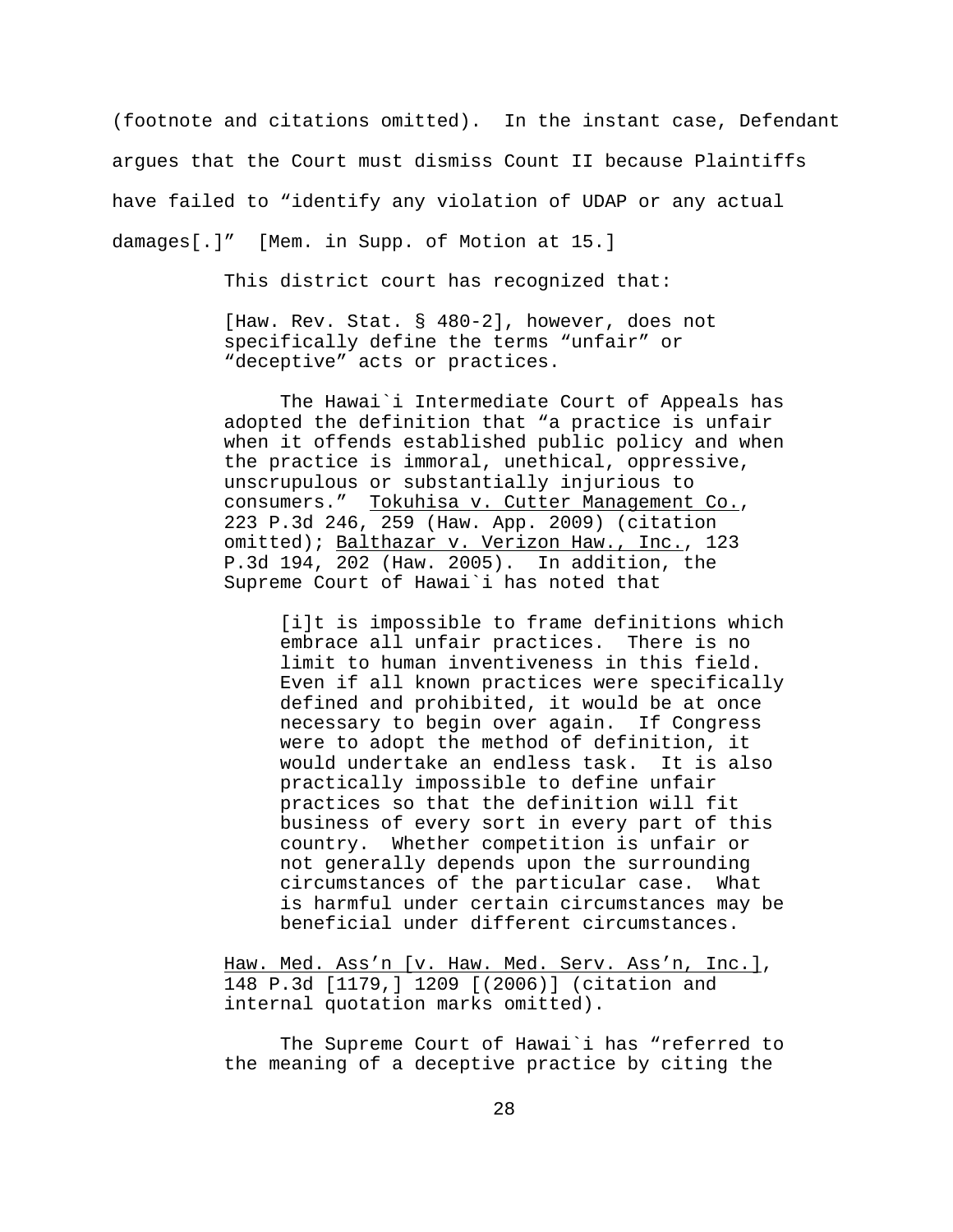definition employed by federal courts with respect to 'an act causing, as a natural and probable result, a person to do that which he or she would not otherwise do.'" Balthazar, 123 P.3d at 202 (citation and brackets omitted). A deceptive practice has also been defined as having "the capacity or tendency to mislead or deceive." Tokuhisa, 223 P.3d at 259 (quoting State by Bronster v. United States Steel Corp., 919 P.2d 294, 312, 313 (Haw. 1996)). The Supreme Court of Hawai`i also stated that "actual deception need not be shown; the capacity to deceive is sufficient." U.S. Steel Corp., 919 P.2d at 313.

Hawai`i courts have also adopted a three-part analytical test for "deception" based upon in In re Cliffdale Assocs., Inc., 103 F.T.C. 110 (1984). Tokuhisa, 223 P.3d at 260. The test states a deceptive act or practice is:

(1) a representation, omission, or practice [ ] that (2) is likely to mislead consumers acting reasonably under the circumstances [where] (3)[ ] the representation, omission, or practice is material.

A representation, omission, or practice is considered "material" if it involves information that is important to consumers and, hence, likely to affect their choice of, or conduct regarding, a product.

Id. (quotations and internal marks and citations omitted). Moreover, the Tokuhisa court clarified that the Cliffdale Assocs. test is objective, turning on whether the act or omission "is likely to mislead consumers," as to information "important to consumers," in making a decision regarding the product or service. Id. (internal marks and quotations omitted). Accordingly, the application of an objective "reasonable person" standard, such as in the Cliffdale Assocs. test, is ordinarily for the trier of fact, rendering summary judgment "often inappropriate." Id. (internal marks and quotations omitted).

Hawai`i courts have indicated that the terms unfair and deceptive should be interpreted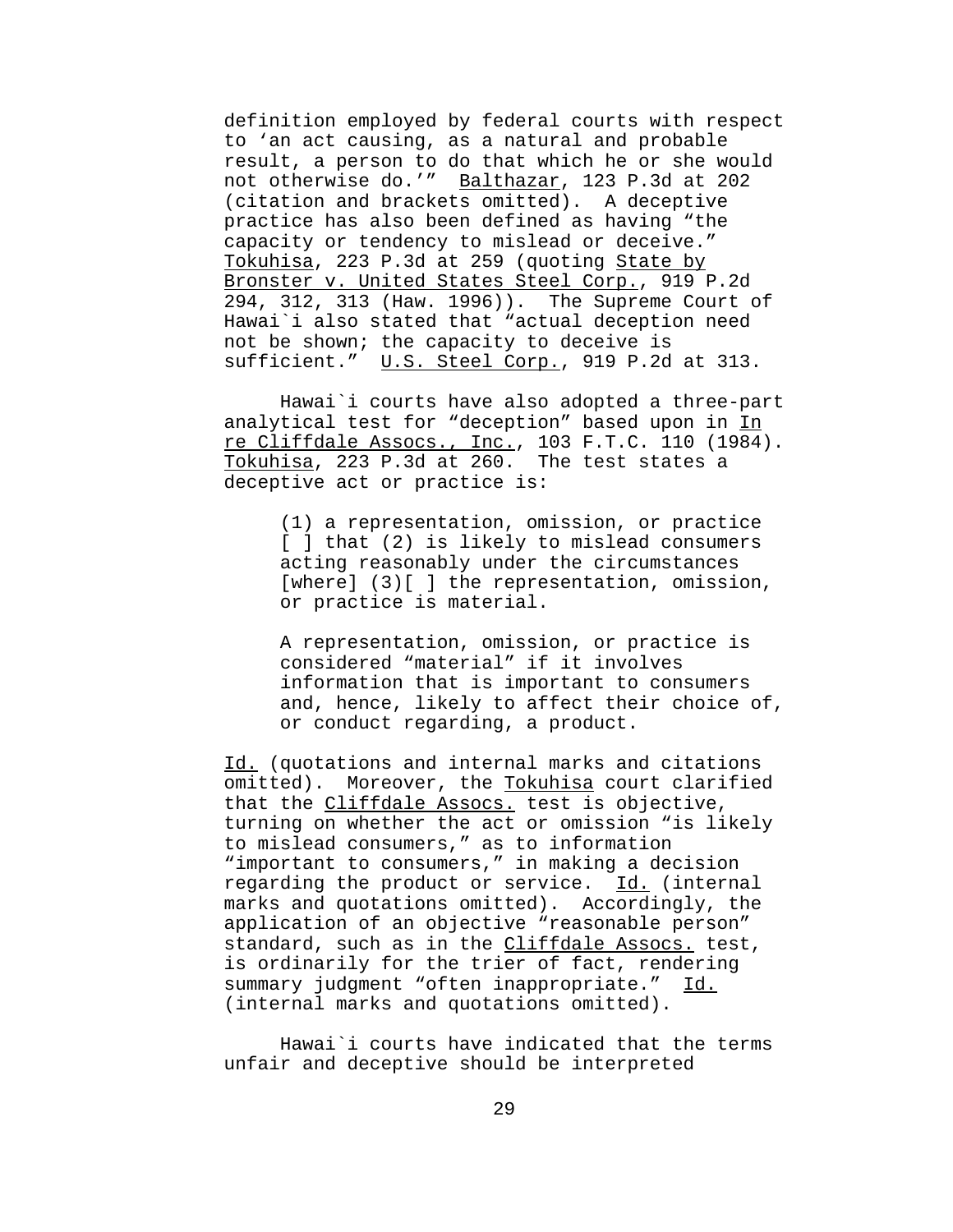broadly. Specifically, the Supreme Court of Hawai`i and its appellate courts have stated that [Haw. Rev. Stat.] § 480-2

> outlaws unfair methods of competition and unfair or deceptive trade practices in sweeping terms. It was constructed in broad language in order to constitute a flexible tool to stop and prevent fraudulent, unfair or deceptive business practices for the protection of both consumers and honest businessmen and businesswomen.

Han v. Yang, 931 P.2d 604, 619 (Haw. App. 1997) (citations, internal quotation marks, and brackets omitted).

Stanton v. Bank of Am., N.A., Cv. No. 09-00404 DAE-LEK, 2010 WL 4176375, at \*10-11 (D. Hawai`i Oct. 19, 2010) (footnote omitted) (some alterations in original).

The crux of Plaintiffs' UDAP claim is that BAC's actions establish that it was engaged in a scheme in which it never intended to modify Plaintiffs' loan. Instead, BAC intended to keep Plaintiffs' loan "in default and arrears for as long as possible before ultimately foreclosing to maximize its fees and the payments it can extract from Plaintiffs." [Complaint at ¶ 142.] This Court finds that Plaintiffs have sufficiently pled the time, place, and content of the allegedly fraudulent representations which form the basis of the UDAP claim. Further, the Court finds that Plaintiffs' allegations of Defendant's scheme to artificially extend the loan modification process to maximize fees and payments prior to an inevitable foreclosure sufficiently allege an unfair or deceptive act or practice.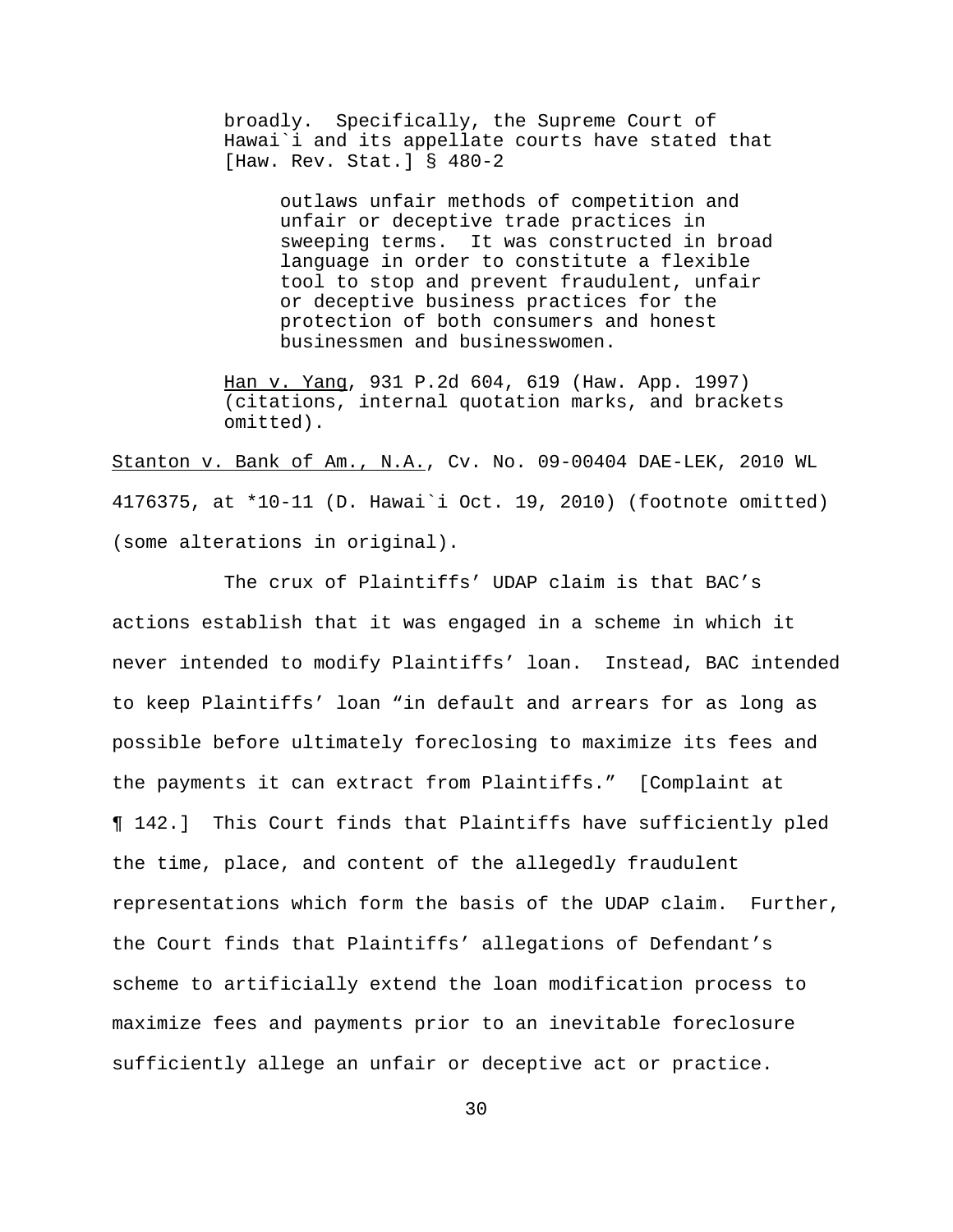As to Plaintiffs' damages, the Complaint alleges that: BAC's "false representations that Plaintiffs would only qualify for loan modification if they remained delinquent on their mortgage payments has caused Plaintiffs significant damage to their credit scores"; and, but for BAC's misrepresentations, "Plaintiffs would have sought alternate foreclosure avoidance relief, such as a short sale or deed in lieu." [Id. at ¶¶ 152- 53.] This Court FINDS that Plaintiffs' allegations are plausible and are sufficient to satisfy the pleading requirement to allege the damages suffered as a result of the alleged UDAP violation.

This Court therefore FINDS that Plaintiffs have alleged a plausible UDAP claim, and the Court DENIES Defendant's Motion as to Count II.

## **III. Request to Enjoin Foreclosure**

Plaintiffs seek an order enjoining BONY from foreclosing on the Property.  $[\underline{Id.}]$  at  $\P$  157.] Insofar as BONY is not a party to this action, Plaintiffs cannot obtain an injunction against BONY. The Court therefore GRANTS Defendant's Motion to the extent that the Court DISMISSES Plaintiffs' request for an order enjoining BONY from foreclosing on the Property. The dismissal is WITHOUT PREJUDICE.

#### **CONCLUSION**

On the basis of the foregoing, Defendant's Motion to Dismiss Complaint Filed on January 5, 2012, filed February 15,